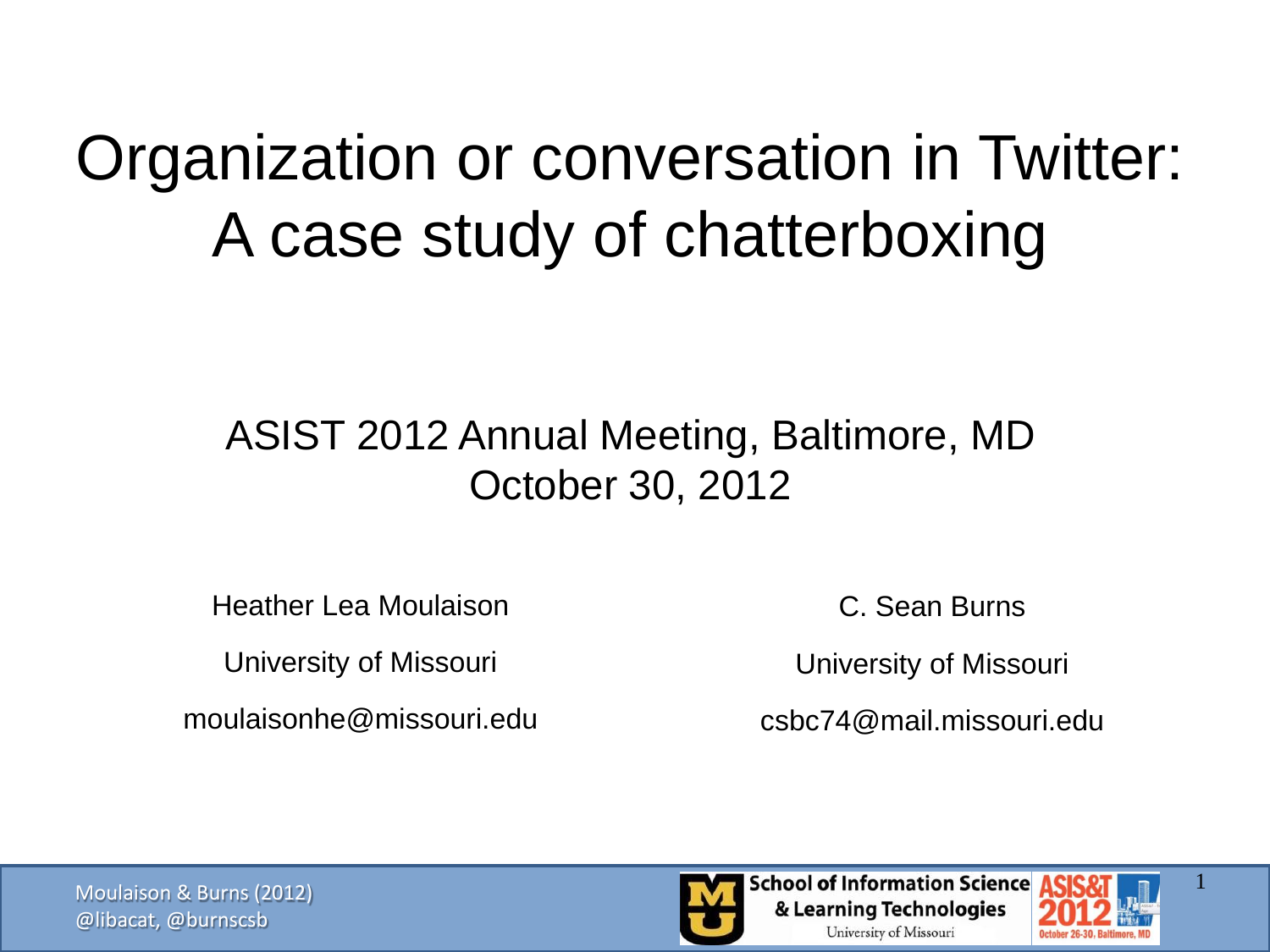### Background to the present study

Informal observations:

- undergraduate student use of the hashtag gesture in f2f conversation
- use in Facebook
- use in advertising, news media, etc. Nine West (shoes) magazine advertisement (2012)



What do we really know about the **use** of hashtags in Twitter? And how can we study it?

Moulaison & Burns (2012) @libacat, @burnscsb

**School of Information Science** & Learning Technologies University of Missouri

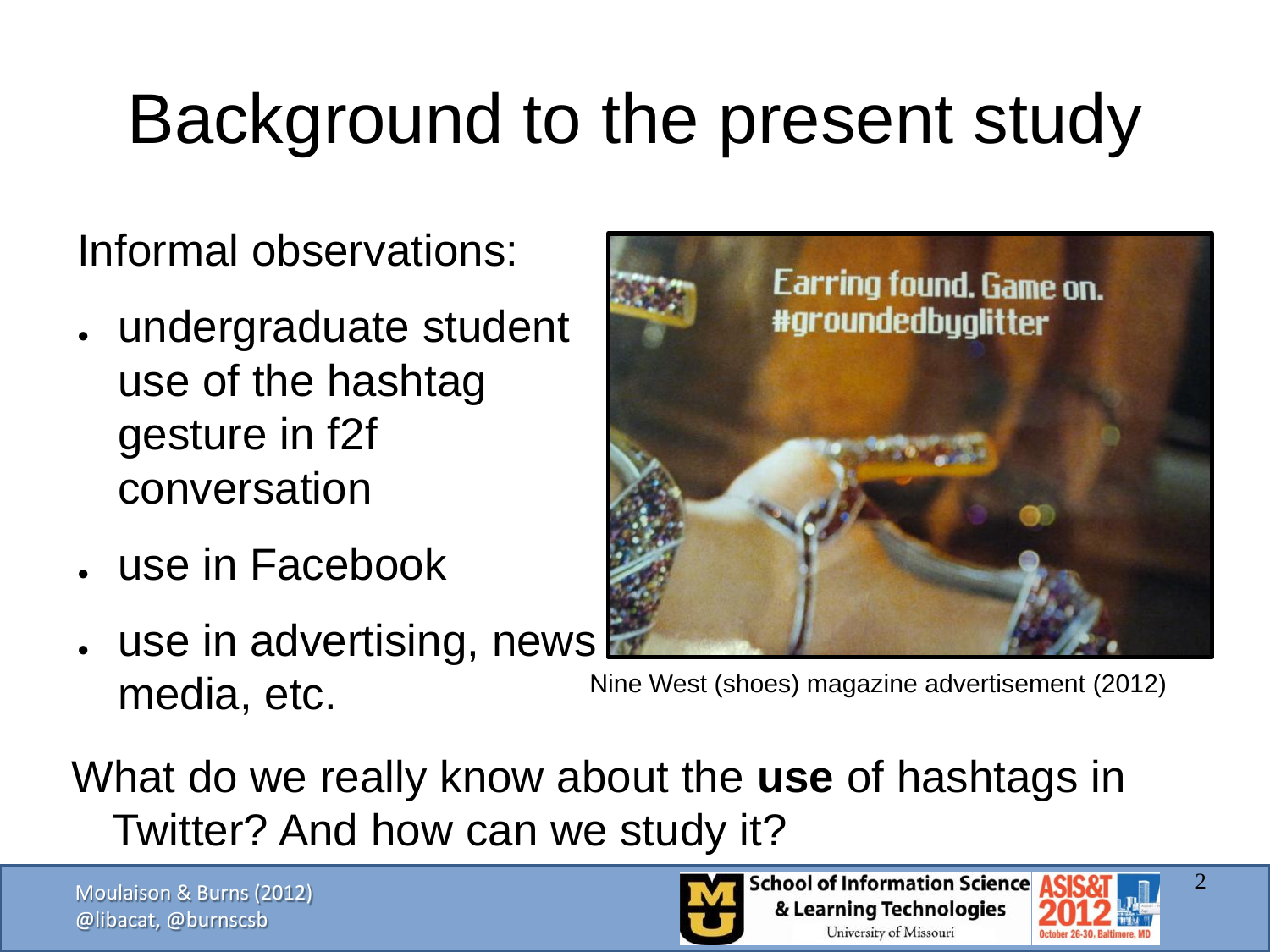# Agenda

- **Rationale**
- **Review of the literature**
- **Research Questions**
- Methodology
- **Results**
- **Discussion**
- **Limitations**
- Conclusion



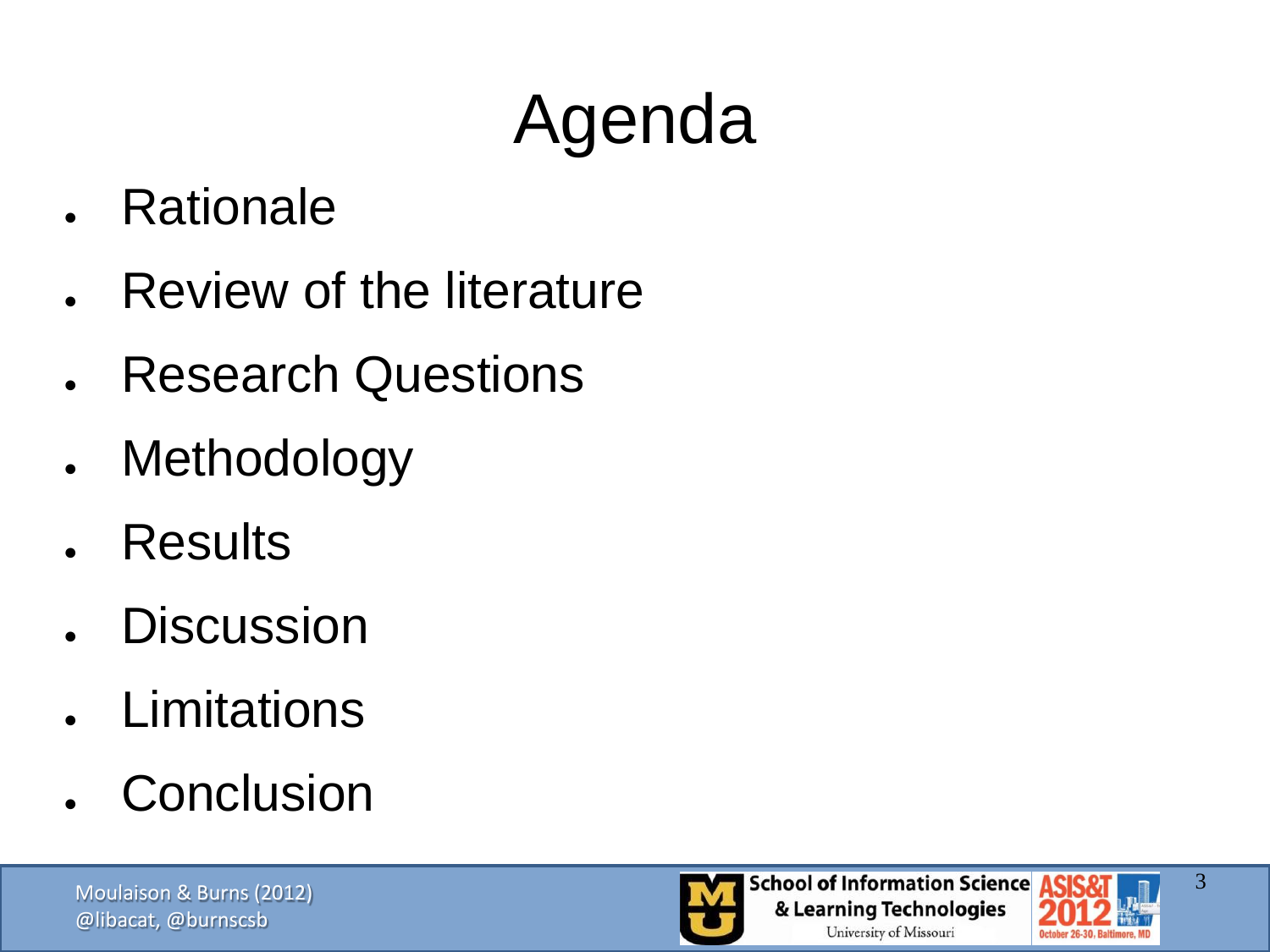# Rationale

This study seeks to answer the fundamental question: Is it possible to say that Twitter #hashtags can be organizational in nature, or are they purely conversational?

- To explore this question, this case study uses chatterboxing during the Super Bowl to identify differences between #hashtags and @mentions.
	- *Chatterboxing*: discussion about a real-time televised event through the use of a second screen connected to a social media outlet such as Twitter or Facebook or to other electronic means of communication such as email (TV Licensing, 2012).
- Labeling posts correctly in Twitter is essential for chatterboxers if they want to participate in the conversation



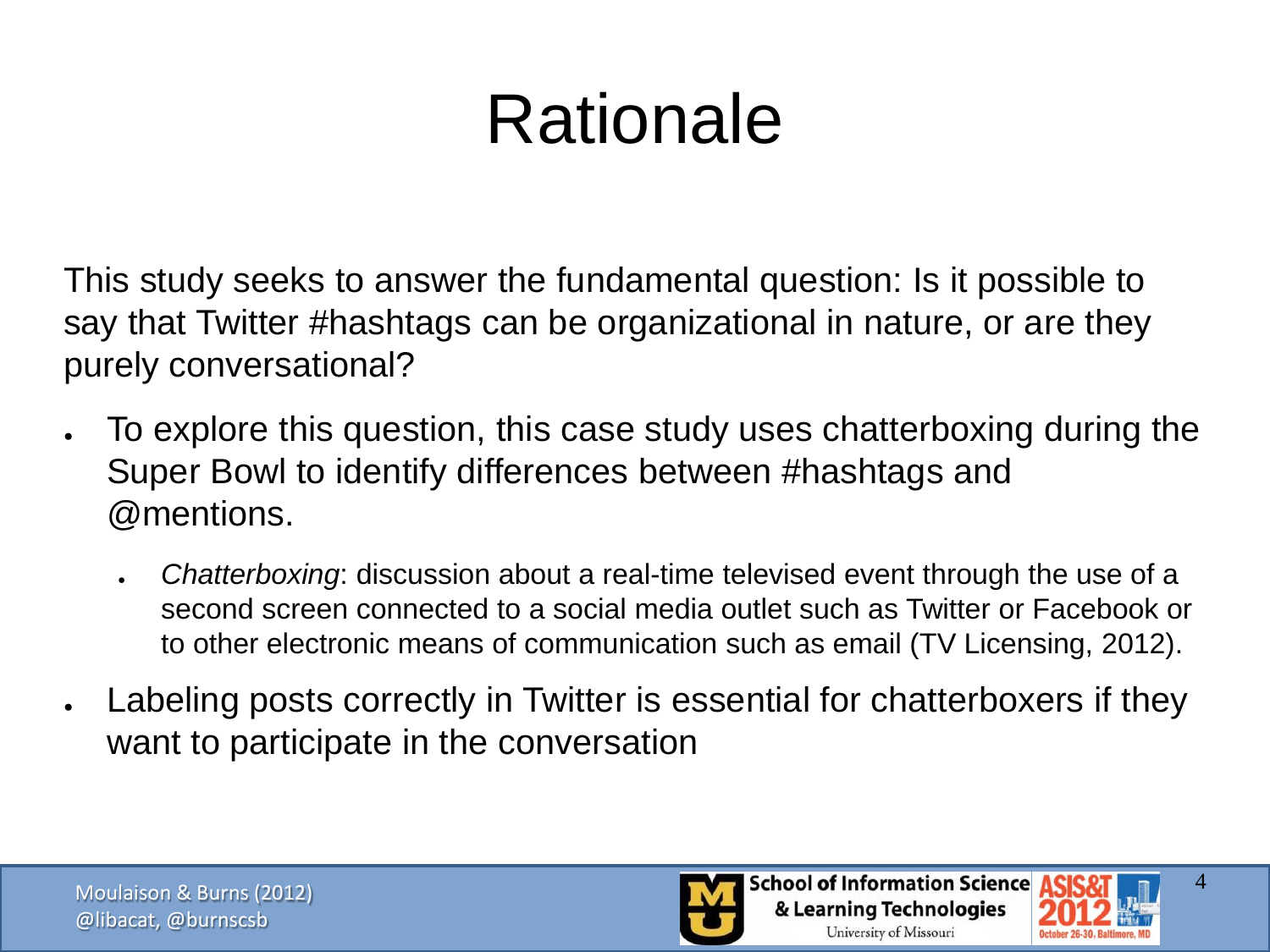### Review of the literature

Twitter as a Social Medium for Communication:

Twitter is a noisy medium (Jackoway, Samet, & Sankaranarayanan, 2011; Honeycutt & Herring, 2009),

Primary Labeling Conventions within Tweets

- **#hashtags**: #Hashtags in Twitter are short labels with a hash mark or pound sign preceding the characters of the text string. #Hashtags either serve as a label like social tags in sites like Flickr, or they function as a prompt for comment (Huang, Thornton, & Efthimiadis, 2010, p. 3). Weng, Lim, He, and Leung (2010) see #hashtags as keywords or phrases that may or may not be interesting or adopted (p. 1121).
- **@mentions**: @Mentions on Twitter add the *at sign* immediately preceding a user's Twitter handle (user name). The use of @mentions provides coherence in an otherwise seemingly disorganized system where posts are displayed in chronological order (Honeycutt & Herring, 2009).
	- Honeycutt and Herring (2009) interpret any use of @mentions as promoting conversation and potentially collaboration. Within an hour of being tweeted, 31.2% of tweets with @mentions received a public response indicting that mentions promote conversation (Honeycutt & Herring, 2009).
- **RT: Retweets,** posts copied (and potentially modified or commented, often giving attribution to the original poster) as studied by boyd, Golder, and Lotan (2010) may include #hashtags and @mentions; they are generally considered conversational.



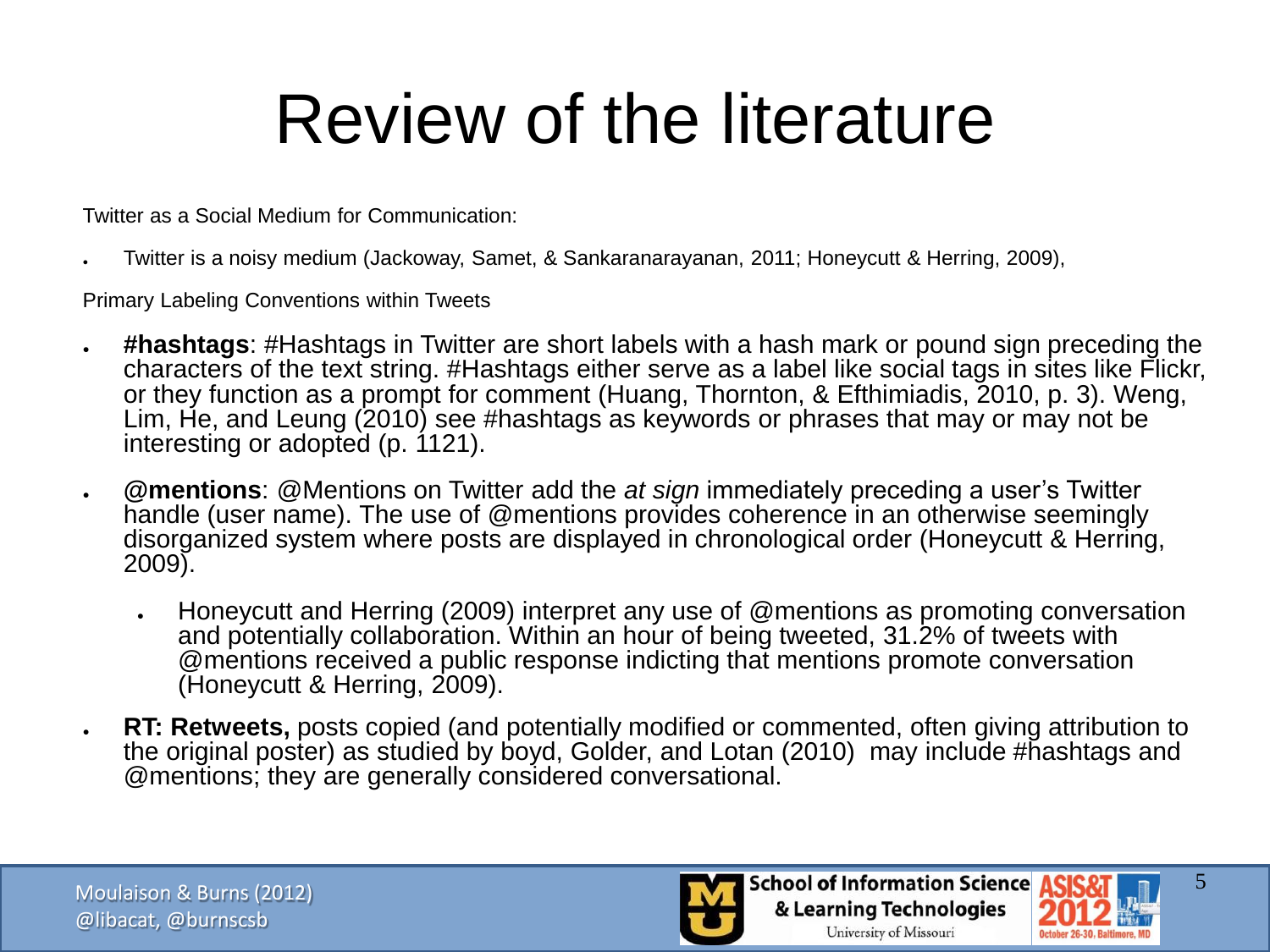#Hashtags as *Aboutness*: Theoretical Considerations

- #hashtags have the potential to describe or interpret the content of a tweet expressing *aboutness* as indexers understand the term (Maron, 1977) and as folksonomies might be understood (Peters and Stock, 2007).
	- #hashtags function as pointers to these conversations.
- #hashtags seem to share the same benefits and problems as Peters and Stock (2007) note regarding folksonomies
	- Benefits: a type of low cost indexing, identification of communities, and so forth
	- Problems: uncontrolled vocabulary, language merging, and so forth
- Conversation and Organization on Twitter: For the purpose of this study, conversation implies information sharing between and among interlocutors while organization implies curation, analysis, and assumed retrieval.
	- Huang, Thornton, and Efthimiadis (2010) raised the question of conversation versus organization in relation to #hashtags, concluding that a priori #hashtags are not organizational in nature because users are not indexing for retrieval at a later date. They feel that the goal of #hashtag use is different from a posteriori tagging in social media sites (p. 1); instead. Twitter users use #hashtags to join and participate in a **discussion** (p. 5).
	- Efron (2010 & 2011) assumes #hashtags to be organizational, lending themselves to the study of retrieval of tweets.

If @mentions and #hashtags are both conversational as some researchers suggest, then we theorize they will be used in a way that is consistent within chatterboxing tweets.

Moulaison & Burns (2012) @libacat, @burnscsb



**School of Information Science** & Learning Technologies University of Missouri

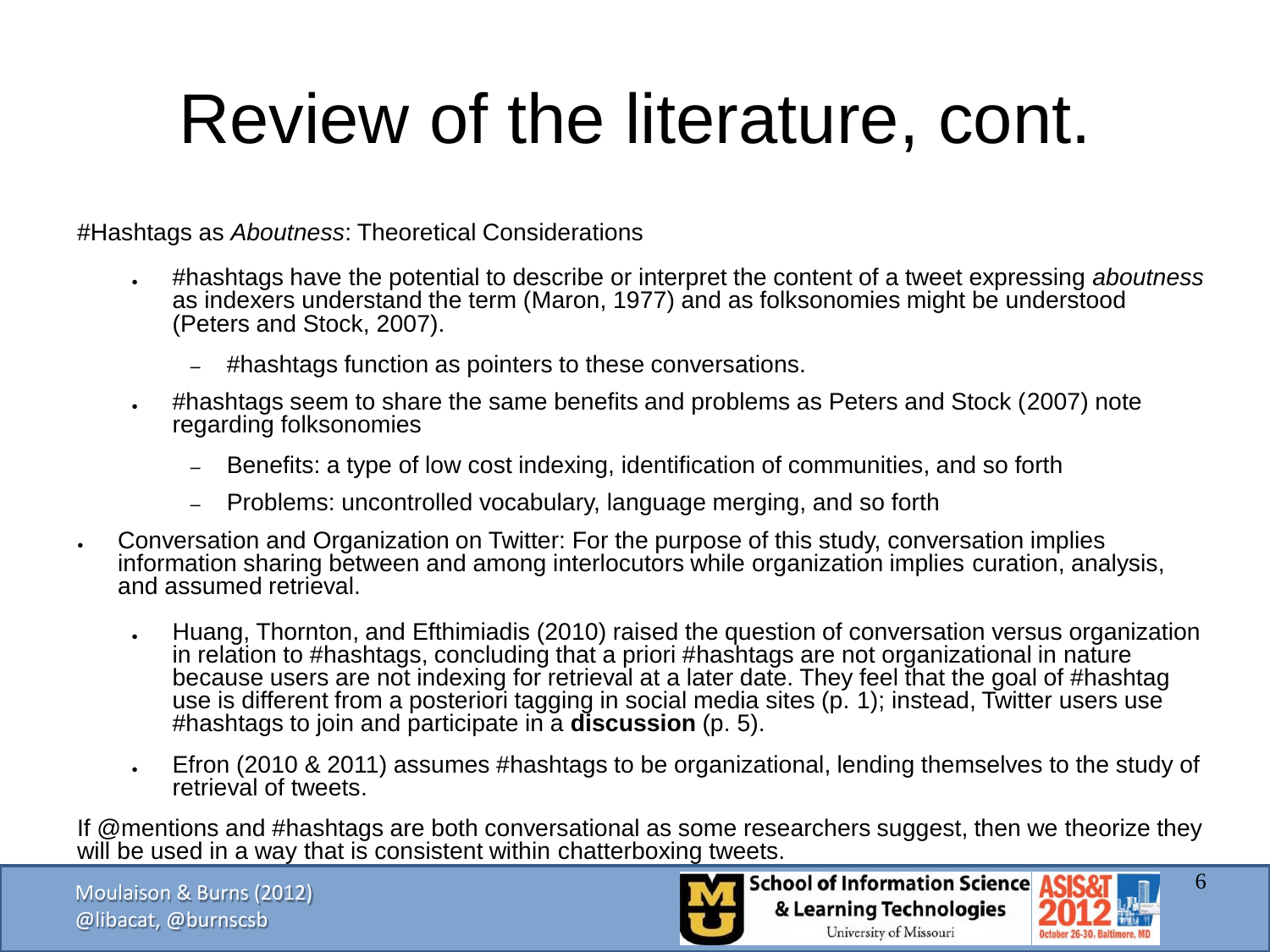#### Mobility and Geographic Location

- Tweets posted via:
	- apps installed on mobile devices or tablets
	- posted through the Twitter web interface on a web browser or client
- Mobility can help us understand the nature of #hashtags: We theorize that users coordinating events in real-time will direct their tweets to particular users through the @mention and that users describing and organizing their own personal tweets will tend to use #hashtags.
- Location-based aspects of Twitter can contribute to the richness of the data (Jackoway, Samet, & Sankaranarayanan, 2011). It is possible to know who in proximity is tweeting and to see the content of those tweets.

Location and mobility contribute to the overall quality of the chatterboxing interaction on Twitter.



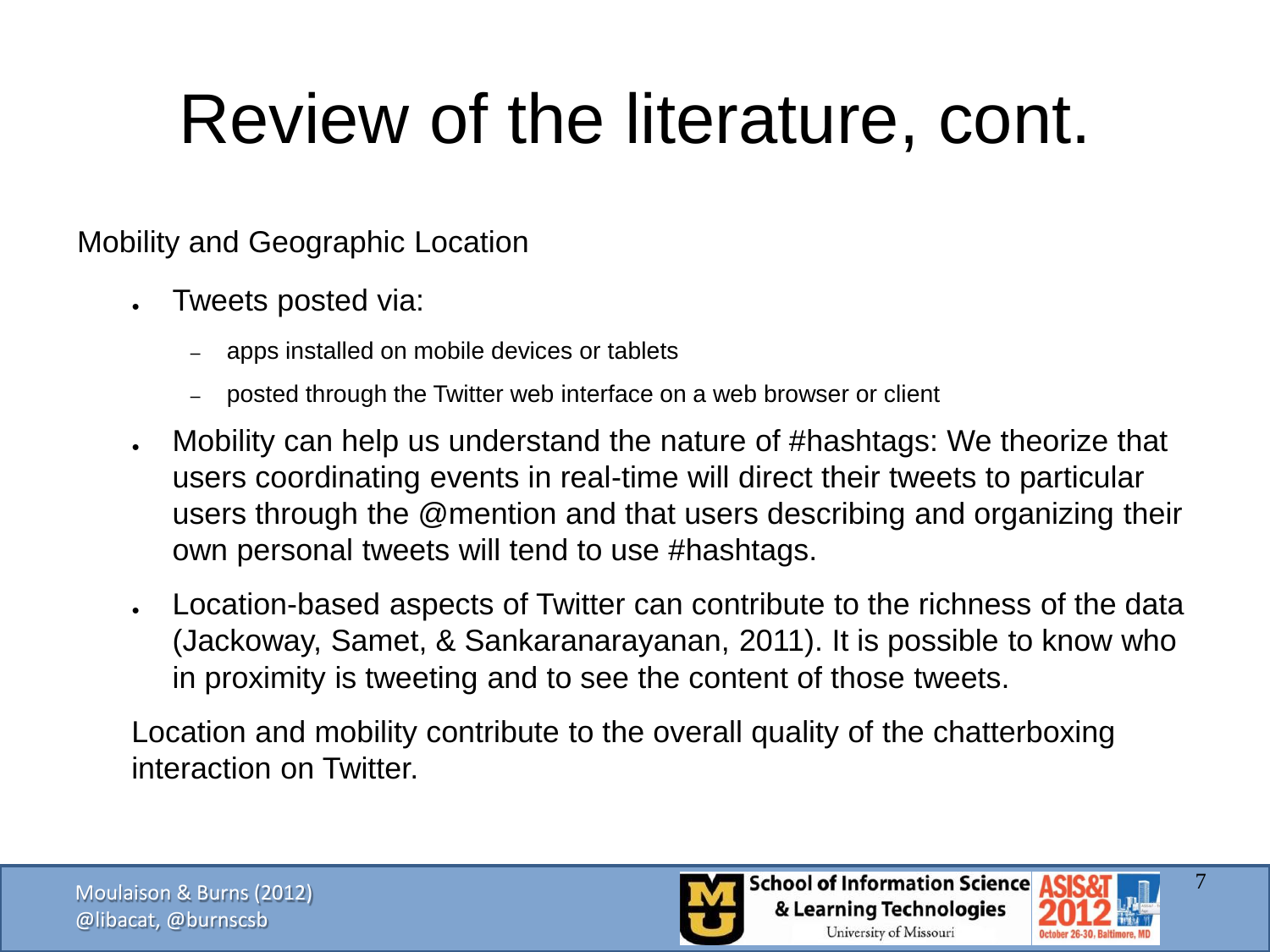**Chatterboxing** 

- Chatterboxing is prevalent among those who watch television
- At the time of writing, 173,753 users had checked in to Super Bowl XLVI on **GetGlue**
- BlueFin reported the Super Bowl as being the largest social TV event recorded at the time, with a total of 12.2 million social media comments during the game. This number represented a growth of nearly 600% over social media comments in the previous year's game (BlueFin, 2012).
- TrendrrTV reported a higher number and one that focused on Twitter instead of on social media in general: Mark Ghuneim of TrendrrTV reported 15.8 million tweets during the Super Bowl in 2012, up from 3.01 million in 2011 (Kafka, 2012a).
- Twitter as a medium provides a venue where the "public interplay of voices [...] give[s] rise to an emotional sense of shared conversational context" (boyd, Golder, & Lotan, 2010, p. 1)



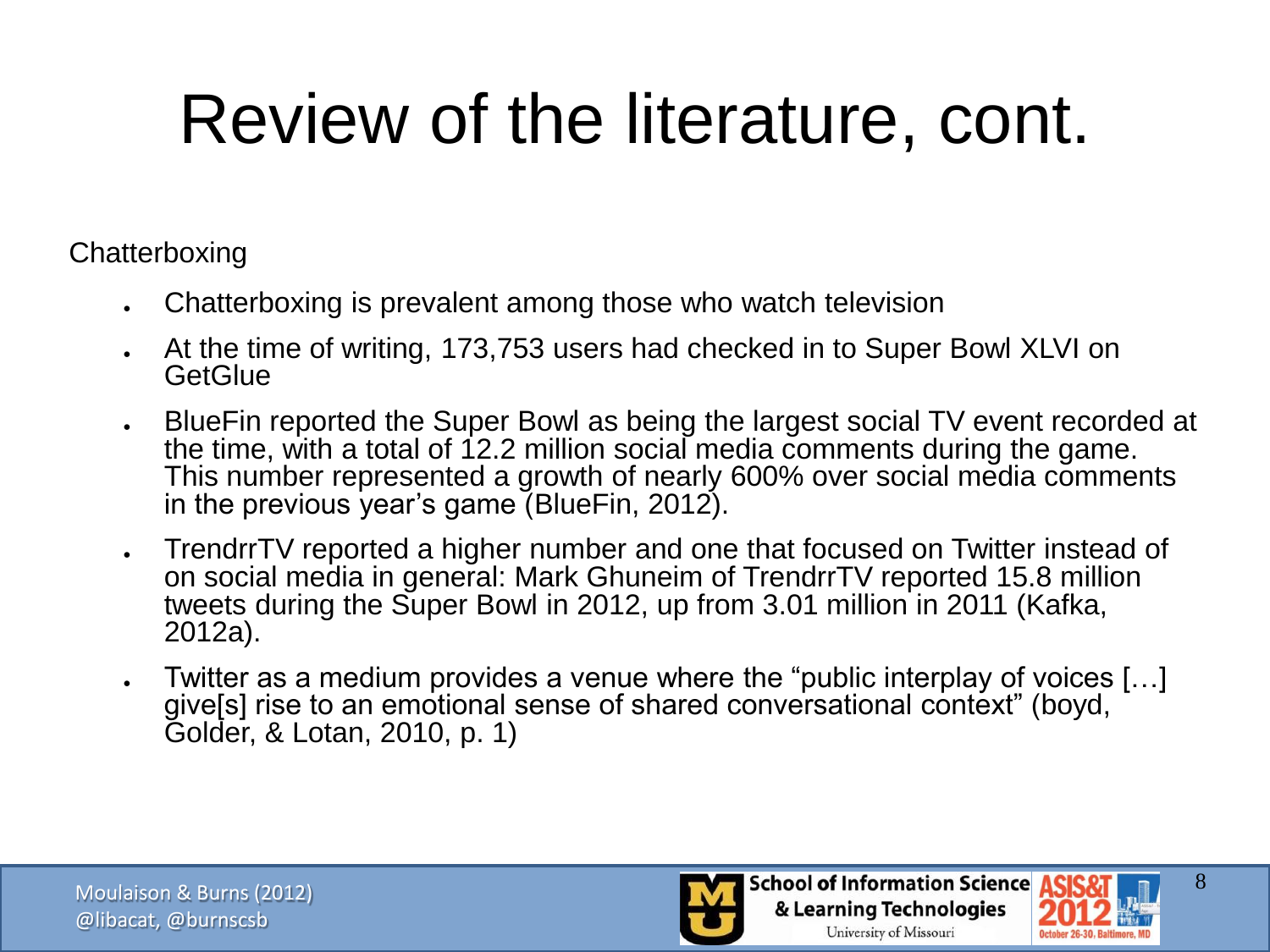Qualitative Analyses of Tweets

- Inferring meaning based on tweets is an uncertain task. Topics of tweets are difficult to ascertain because tweets themselves are ungrammatical and internally noisy (Michelson & Macskassy, 2010). Content analysis and other qualitative analyses of tweets are nonetheless undertaken in studies of Twitter usage, often on subsets of tweets as a way of gathering a richer data pool.
	- Huang, Thornton, and Efthimiadis (2010) used qualitative methods to analyze the content of a subset of 224 tweets but did not report on the results in the paper we consulted.
	- Honeycutt and Herring (2009) analyzed the functions of @mentions in a subset of 200 tweets, to address questions of language of the tweet. Another subset of 50 tweets in English was analyzed to count specific instances of the @mention in tweets (Honeycutt & Herring, 2009).
	- In Michelson & Macskassy, user topics of interest were analyzed, with a pilot of four users' tweets being compared against Wikipedia to test the topicality of the content (Michelson & Macskassy, 2010).
	- As with other studies where an online user-created artifact is analyzed, Twitter studies that are qualitative in nature are unable to state with certainty the topic of a given tweet or the intention of the user.



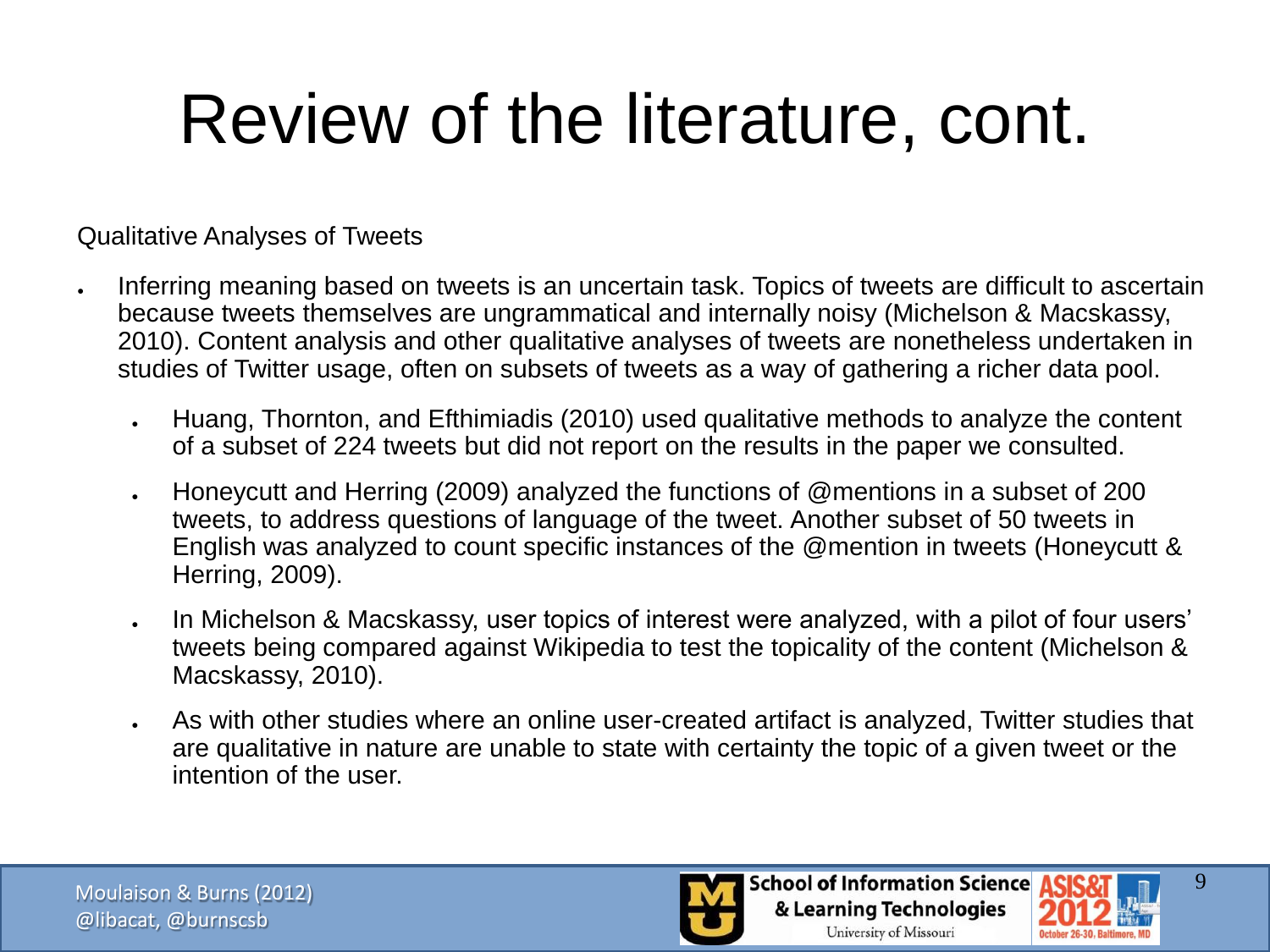### Research questions

- RQ1: Are @mentions and #hashtags in posts (*tweets) different enough to represent two different labeling conventions?*
- . To address the question of differences, tweets were taken from specific locations during a chatterboxing event where half of the locations implied more active involvement on the part of Twitter users.

### RQ2: To what extent do #hashtags indicate *aboutness in tweets?*



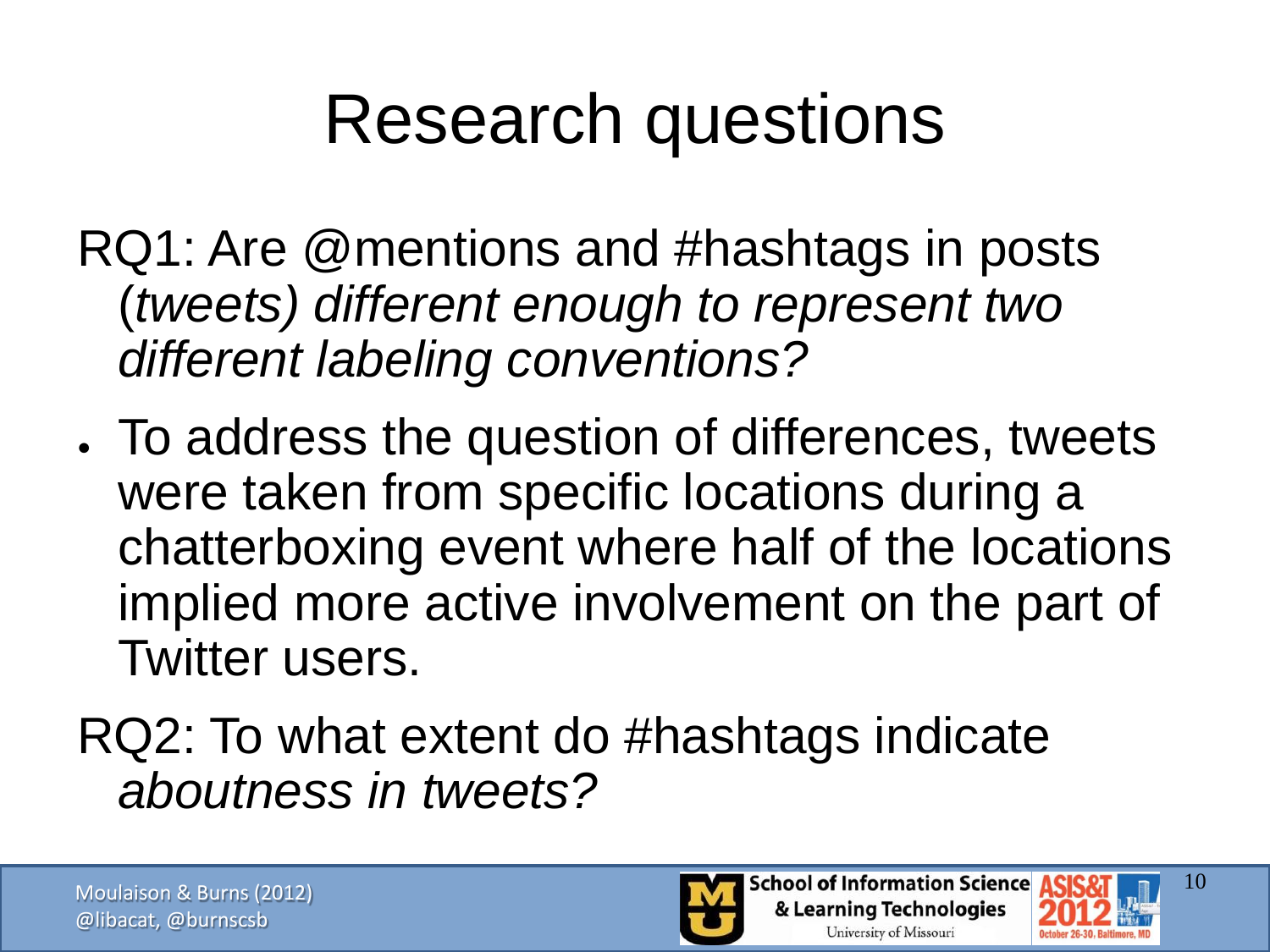# Methodology

2012 Super Bowl held February 5, 2012

TwitteR (Gentry, 2012) fo the R stastical language was used to search and retrieve tweets via the Twitter API for date range from February 5 to 6, 2012.

Aimed to pull a maximum of *n*=1500 *tweets* per location with #superbowl, 7 "locations" were identified using geograpic coordinates (or, were location-independent)

- 1. Locations with an invested interest
	- Boston (team)
	- New York City metro area (team)
	- Indianapolis (host city)
- 2. Locations (geographically dispersed) with football teams but a non-invested interest
	- Dallas
	- Miami
	- **Seattle**

3. Location-independent tweets for the location-independent qualitative study

Moulaison & Burns (2012) @libacat, @burnscsb



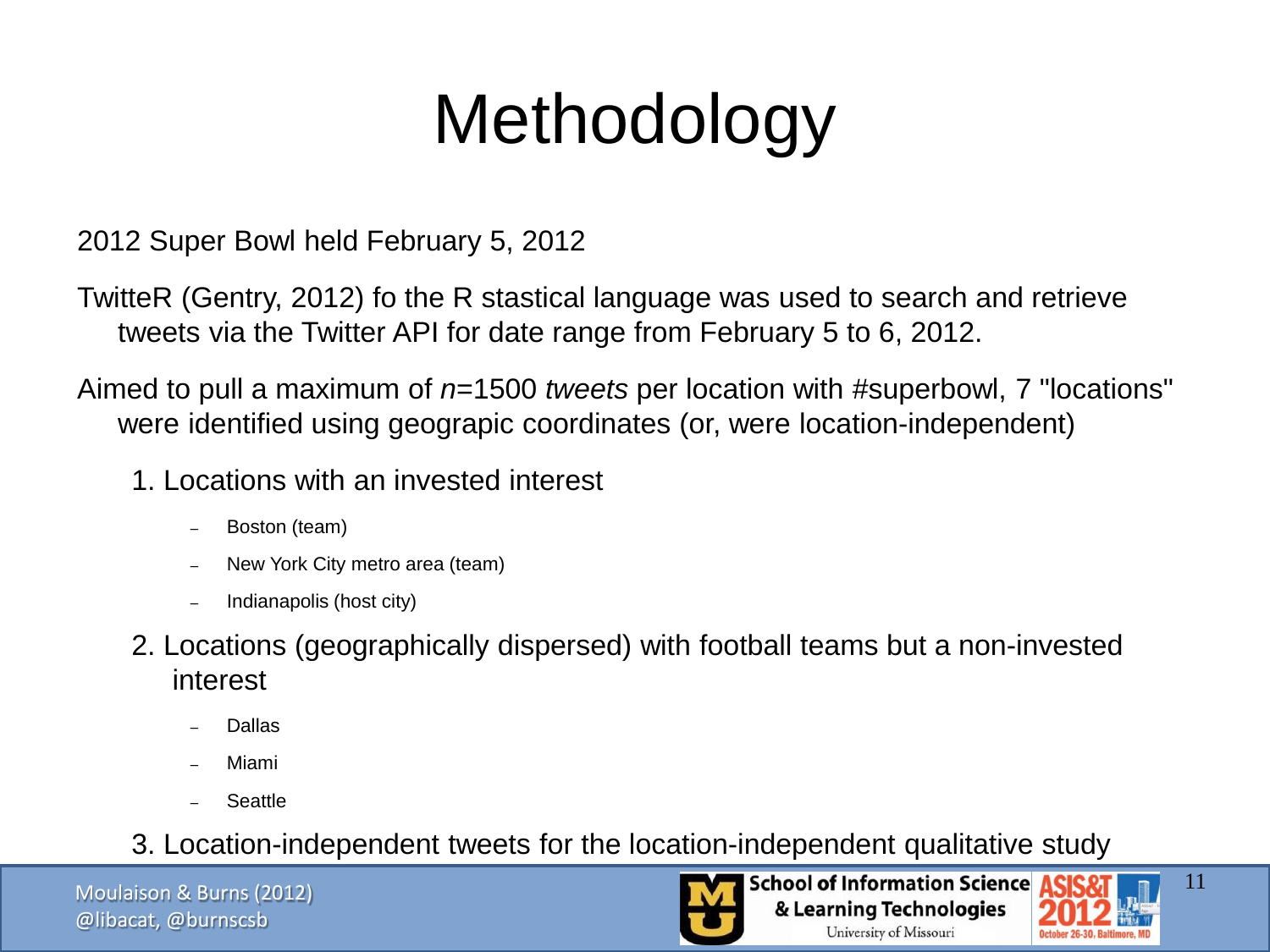In the first part of the analysis, the overall goal was to compare the invested-interest group against the non-invested-interest group to test for differences in the uses of the two labeling conventions.

Purpose

- understand the extent of the relationship between the two conventions
- determine whether there is justification for testing each separately in the succeeding group tests.
- If there is no statistical or substantial relationship between the two, then we assume that @mentioning and #hashtagging are two separate actions and should be examined separately.

Moulaison & Burns (2012) @libacat, @burnscsb



**School of Information Science** & Learning Technologies University of Missouri

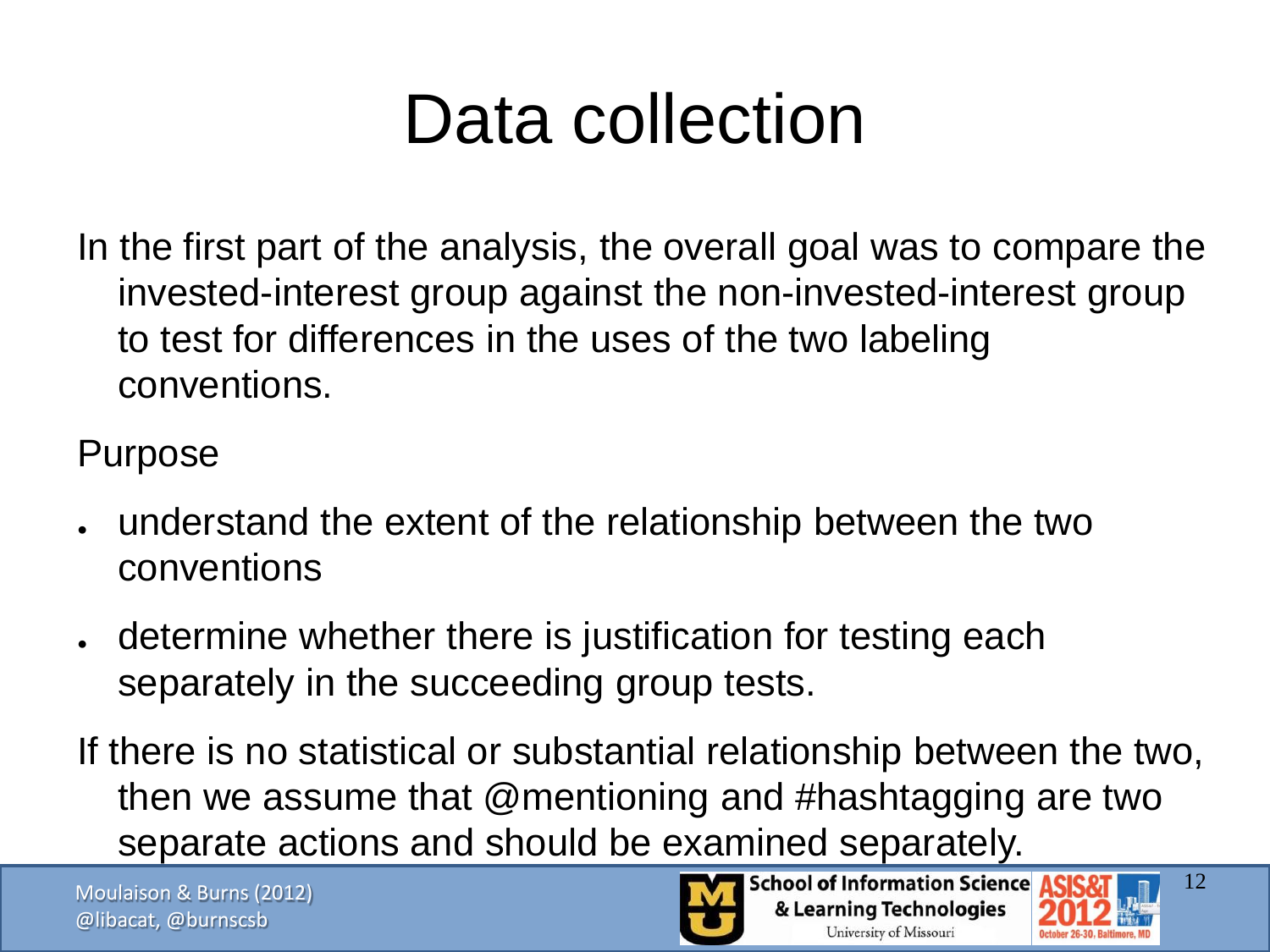- Next, we examine and compare the three locations within the invested-interest group (Boston  $\sim$  NY Metro area  $\sim$ Indianapolis).
- Goal: to understand whether there is reason to believe that these three locations are similar or come from similar populations.
- If, based on the relationship test between #hashtag use and @mentioning, we have reason to believe that the two have separate functions, we test each separately.
- We repeat this process for the three locations within the noninvested-interest group (Dallas ~ Miami ~ Seattle) in order to determine whether these locations are similar.



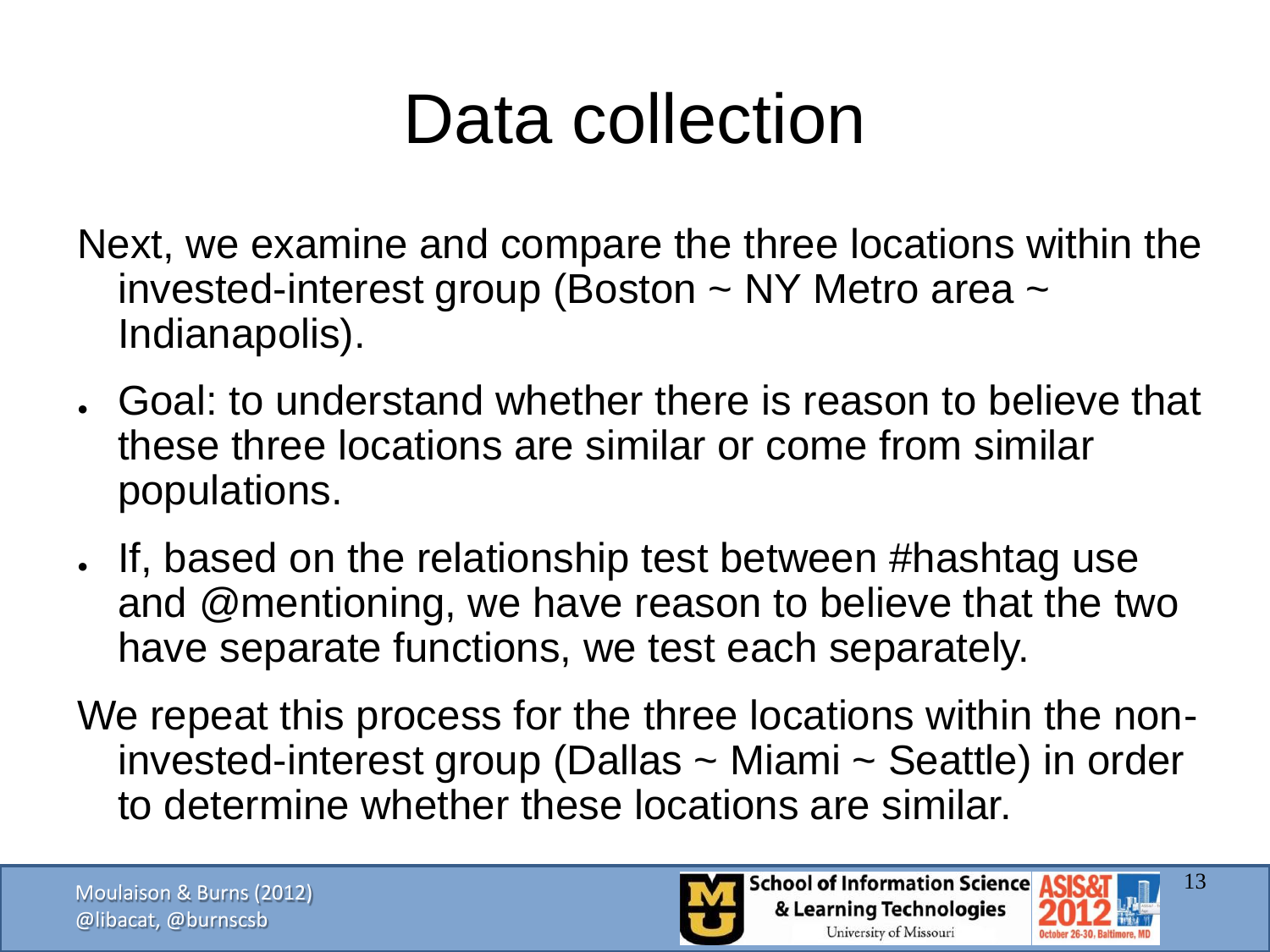- Finally, based on the previous two tests there is a reason to believe that members in the invested-interest group are similar and members in the non-invested group are also similar, we examine and compare the two groups to each other (between the two conversation groups and between the two organization groups, separately).
- This final statistical test will also say something about the influence of location on Twitter users in their posts during a real time nationally televised event. An analysis of the platform used to post the tweets, when possible, will also be analyzed in a small random sample of tweets to assess the potential degree of mobility of users.



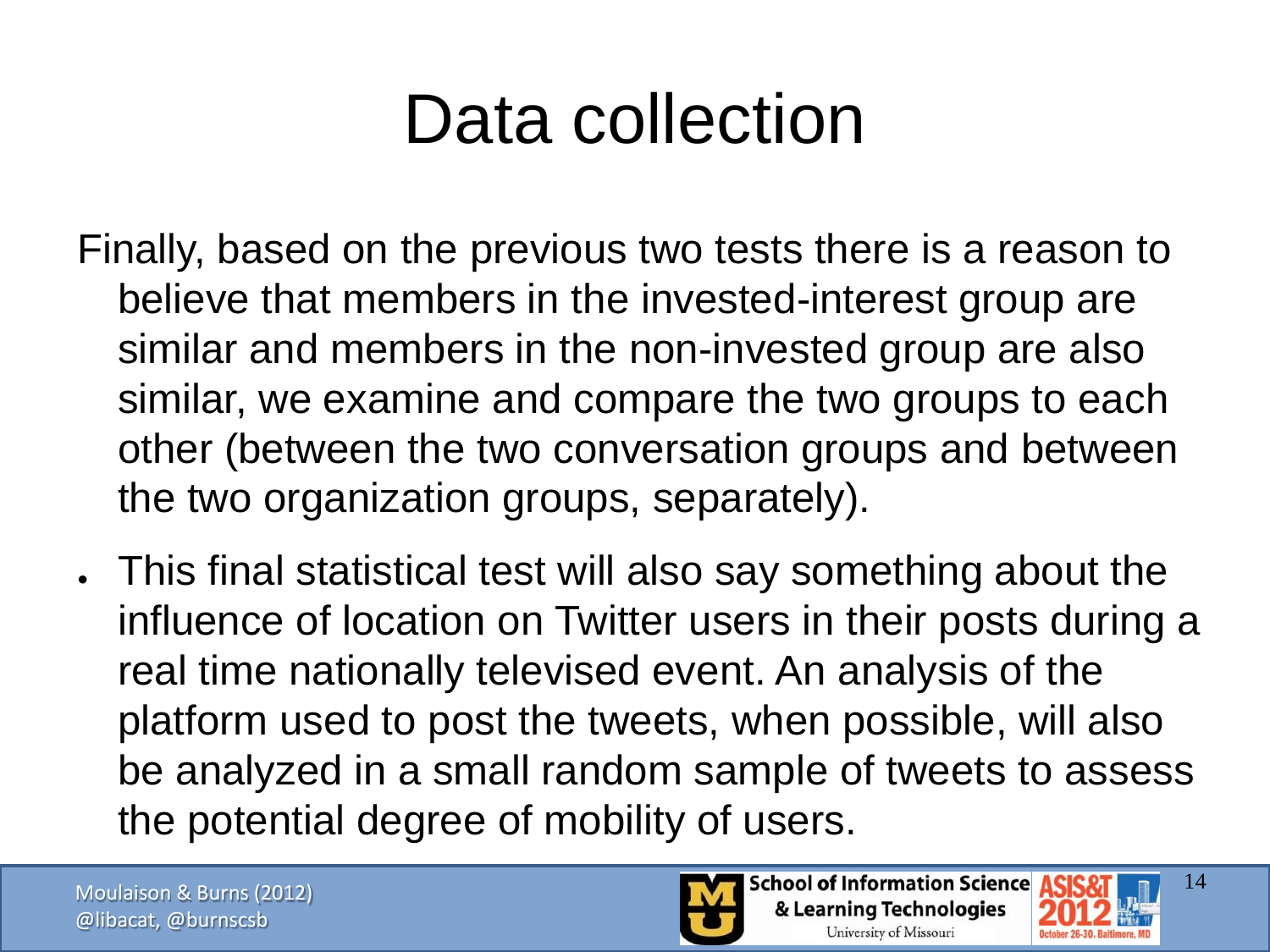Qualitative methods: By studying a small random sample of tweets (n=100) we can develop a richer understanding of the character of content in Twitter while addressing one of our research questions.

- 93 complete and unique non-location-dependent #superbowl tweets retained
- 1. content themes for tweets identified
- *2. aboutness* and placement of #hashtags in relation to the content of the tweets
	- As a reflection of the tweet's *aboutness*
	- Relative location in the tweet (*in situ* or as extra-grammatical tags).
- 3. the number of RTs in posts from all the locations was also assessed

Moulaison & Burns (2012) @libacat, @burnscsb



**School of Information Science** & Learning Technologies University of Missouri

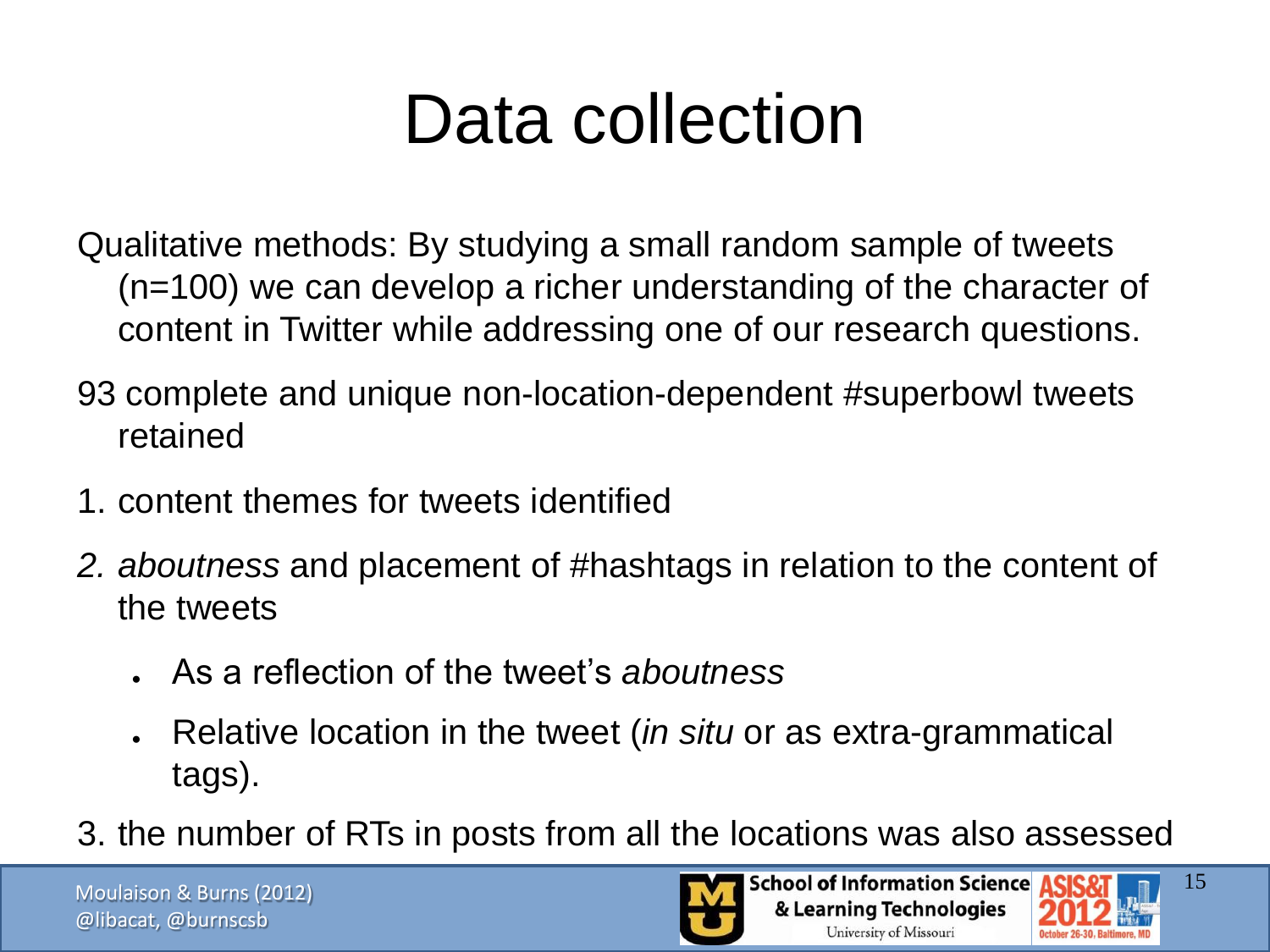#### **Frequencies of @mentions by location**

|                 | $\boldsymbol{0}$ |     | $\mathbf{2}$ | $\boldsymbol{3}$ | $\overline{\mathcal{A}}$ | 5              | >5 |
|-----------------|------------------|-----|--------------|------------------|--------------------------|----------------|----|
| <b>INVESTED</b> |                  |     |              |                  |                          |                |    |
| <b>Boston</b>   | 844              | 392 | 46           | 10               | 1                        | $\overline{4}$ | 3  |
| <b>NY Metro</b> | 545              | 663 | 68           | 22               | $\overline{2}$           |                |    |
| Indy            | 669              | 433 | 115          | 32               | 23                       | 12             | 16 |
| NON-INVESTED    |                  |     |              |                  |                          |                |    |
| <b>Dallas</b>   | 880              | 308 | 75           | 13               | 12                       | 3              | 9  |
| Miami           | 842              | 360 | 73           | 17               | 5                        | 2              | 1  |
| <b>Seattle</b>  | 789              | 429 | 58           | 12               | 5                        | $\overline{2}$ | 5  |

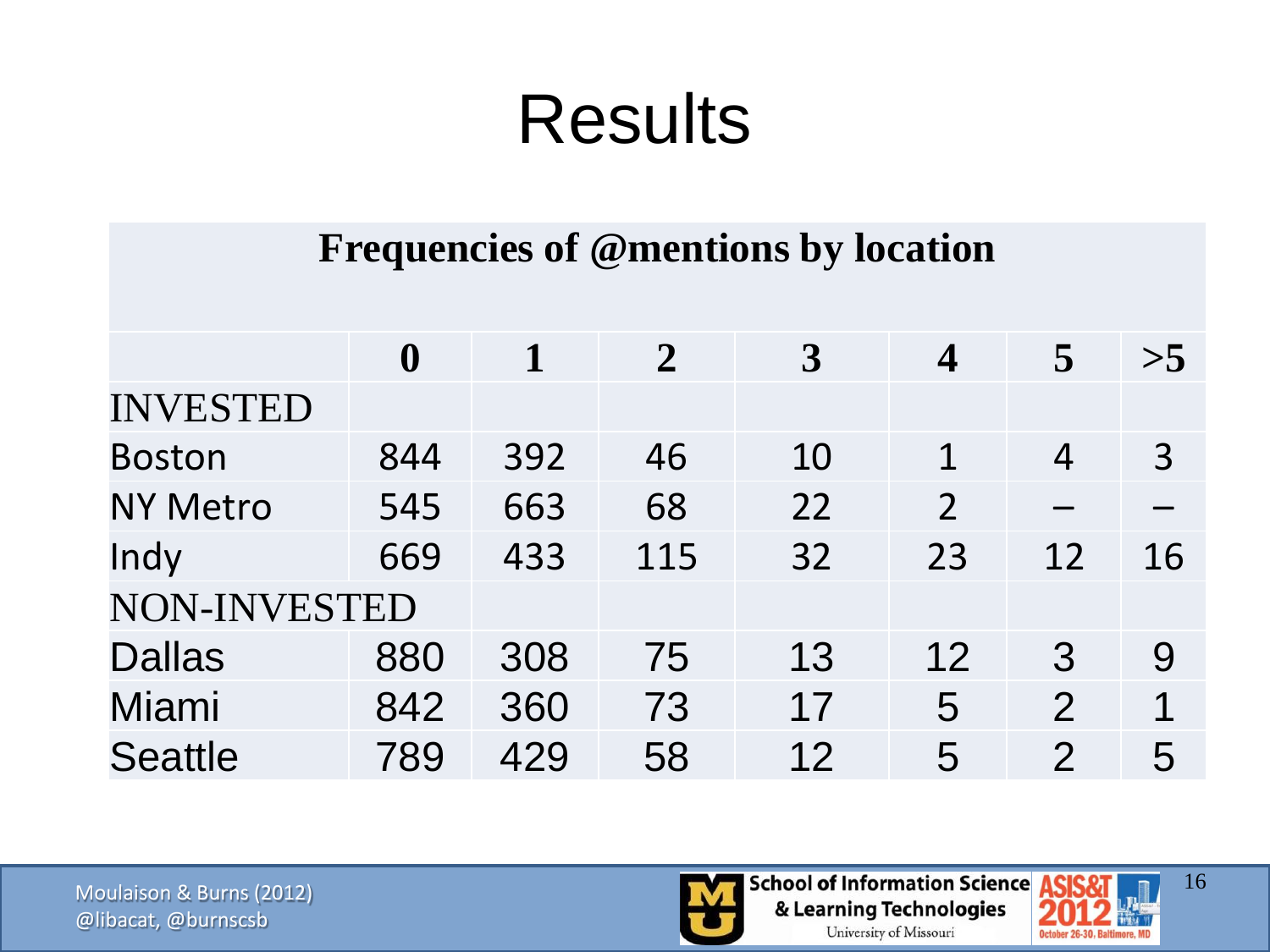#### **Frequencies of #hashtags by location**

|                 | $\boldsymbol{0}$ |     | $\overline{2}$ | 3  | $\overline{\mathcal{A}}$ | $\overline{5}$ | >5             |
|-----------------|------------------|-----|----------------|----|--------------------------|----------------|----------------|
| <b>INVESTED</b> |                  |     |                |    |                          |                |                |
| <b>Boston</b>   | 684              | 391 | 116            | 90 | 14                       | $\mathcal{S}$  | $\overline{2}$ |
| <b>NY Metro</b> | 742              | 299 | 223            | 20 | 11                       | $\overline{2}$ | 3              |
| Indy            | 661              | 349 | 175            | 72 | 32                       | 5              | 6              |
| NON-INVESTED    |                  |     |                |    |                          |                |                |
| <b>Dallas</b>   | 824              | 312 | 104            | 28 | 26                       | 4              | $\overline{2}$ |
| Miami           | 845              | 313 | 103            | 25 | 7                        | 4              | 3              |
| <b>Seattle</b>  | 878              | 279 | 94             | 39 | 5                        | 1              | 4              |



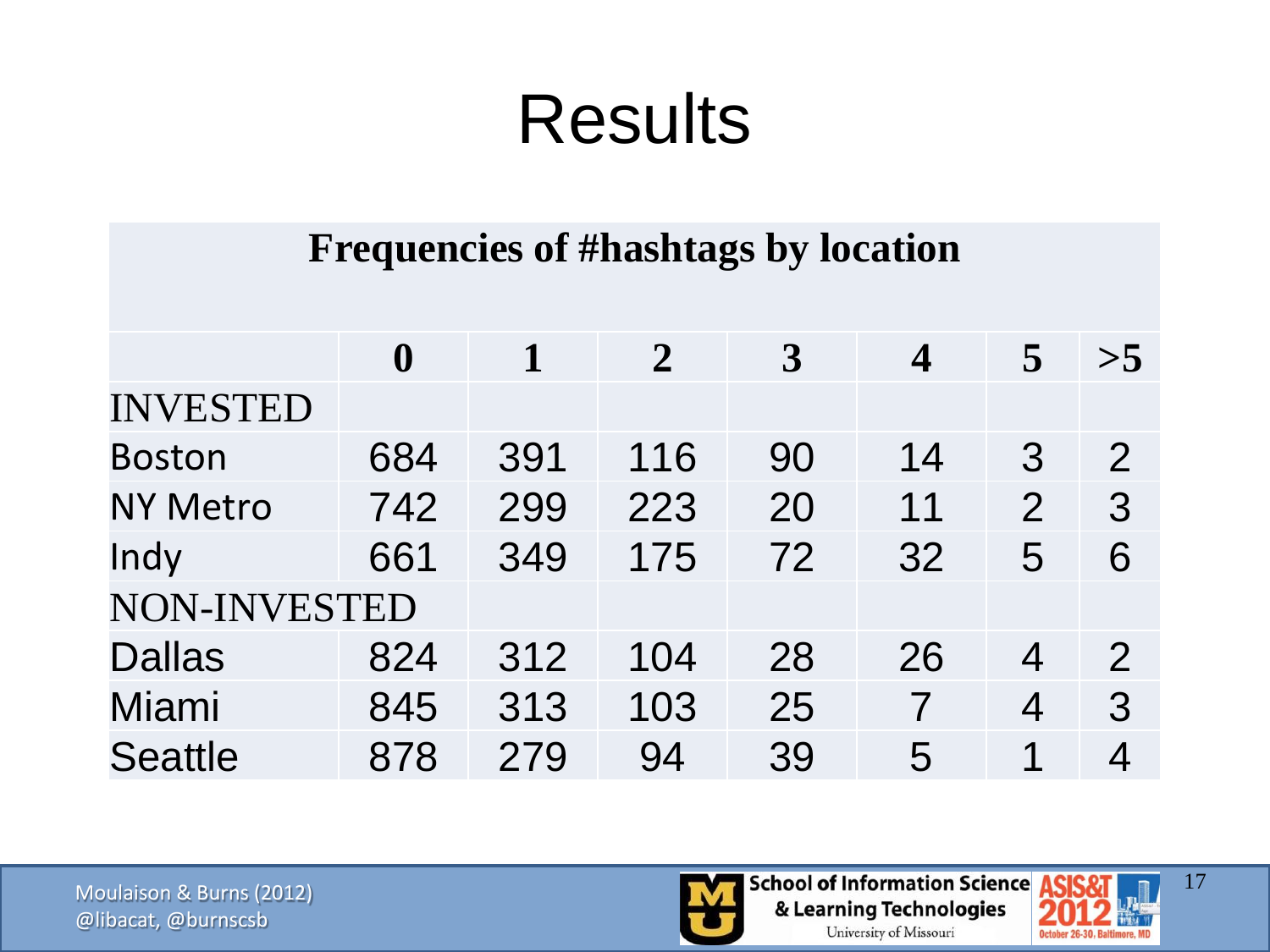Kendall's Rank Correlation tau Matrix, #hashtags to @mentions

|                  |            | <b>Boston @ NY Metro</b><br>$\omega$ | Indy $@$   | Dallas @  | Miami@    | Seattle @ |
|------------------|------------|--------------------------------------|------------|-----------|-----------|-----------|
| <b>Boston#</b>   | $.1133***$ | $-.0030$                             | $-.0054$   | .0349     | .0234     | $-0.0337$ |
| <b>NY Metro#</b> | .0400      | $.0917***$                           | $-0.0444^$ | $-0.0185$ | .0189     | .0306     |
| Indy $#$         | .0180      | .0266                                | $.0492*$   | $.0490*$  | $-0.0138$ | .0039     |
| Dallas #         | .0319      | $-.0094$                             | $-0.0147$  | $.0478^$  | $-0.0262$ | $-0.0476$ |
| Miami#           | .0237      | $-.0573$                             | .0014      | $-0.0085$ | $.0799**$ | $-0.0193$ |
| Seattle #        | .0124      | .0104                                | .0057      | .0273     | .0004     | .0344     |

\*\*\*  $p < 0.001$ , \*\*  $p < 0.01$ , \*  $p < 0.05$ , ^  $p < 0.10$ 

First, we rule out multicollinearity and examine the relationships between hashtag and mentioning by location.



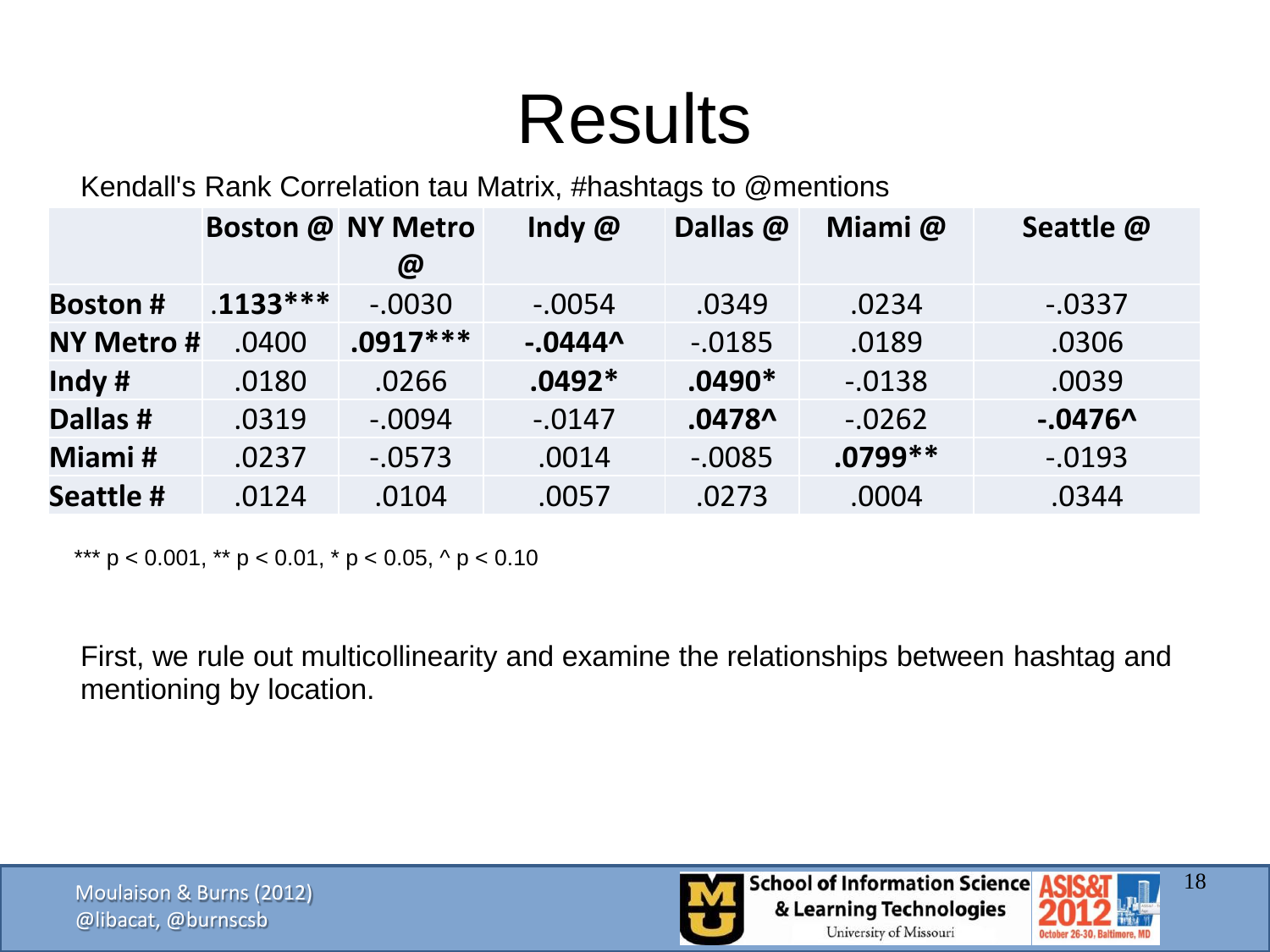- Are the invested interest groups the same, as far as use of @mentions?
- $\bullet$  H<sub>0</sub>: Boston = NY Metro = Indianapolis
- Kruskal-Wallis rank sum test
	- @mentions: *H* = 130.0359, *df* = 2, *p* < 0.001
	- Reject the null hypothesis
- Post hoc pairwise Wilcoxon rank sum test
	- Boston  $\neq$  NY Metro ( $p$  < 0.001) ## Reject the null
	- Boston  $\neq$  Indianapolis ( $p < 0.001$ ) ## Reject the null
	- NY Metro = Indianapolis ( $p = 0.058$ ) ## Fail to reject



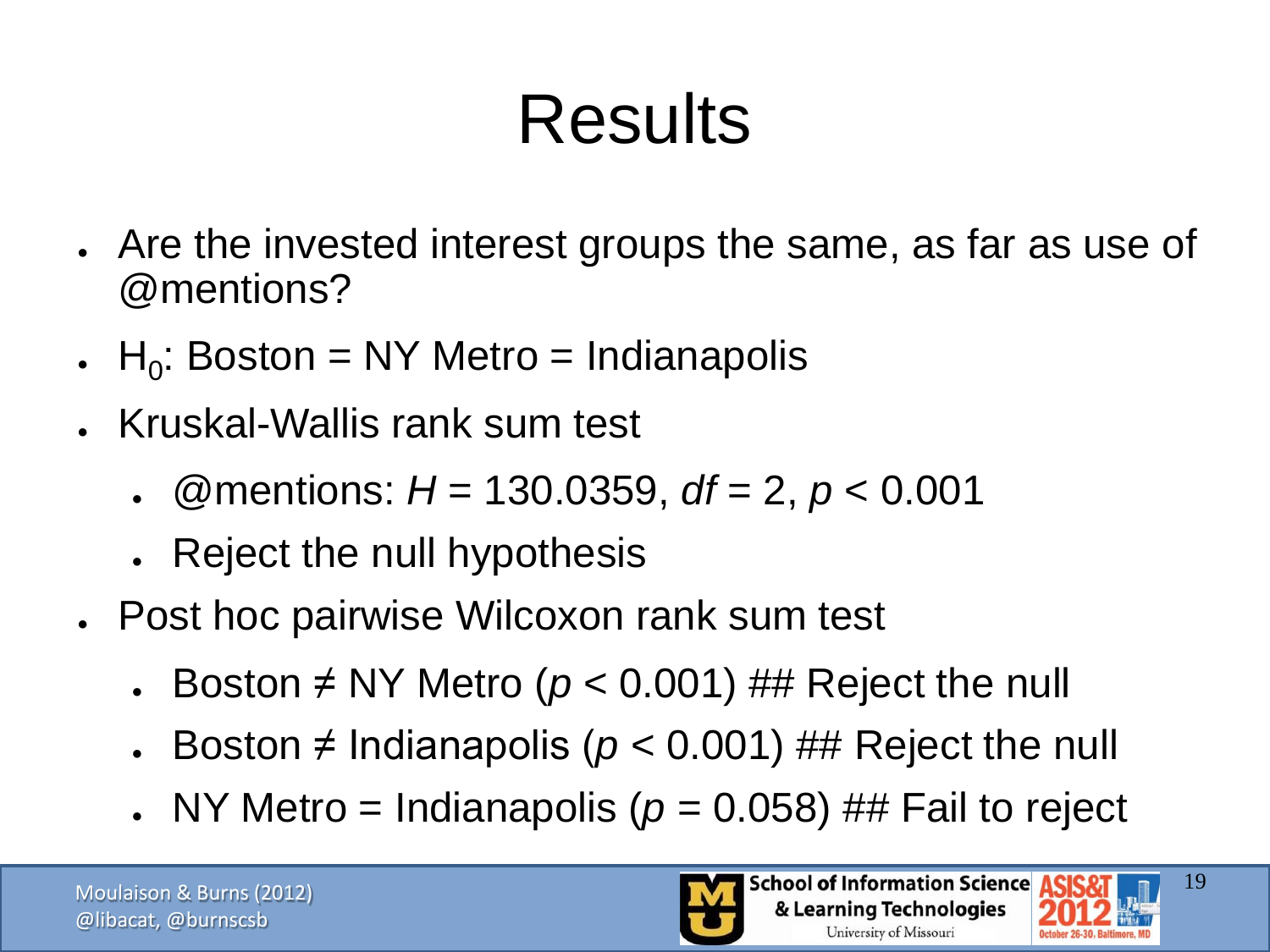- Are the invested interest groups the same, as far as use of #hashtags?
- $\bullet$  H<sub>0</sub>: Boston = NY Metro = Indianapolis
- Kruskal-Wallis rank sum test
	- #hashtags: *H* = 12.1263, *df* = 2, *p* < 0.0023
	- Reject the null hypothesis
- Post hoc pairwise Wilcoxon rank sum test
	- Boston = NY Metro ( $p = 0.2400$ ) ## Fail to reject
	- Boston = Indianapolis ( $p = 0.2366$ ) ## Fail to reject
	- NY Metro ≠ Indianapolis ( $p = 0.0015$ ) ## Reject



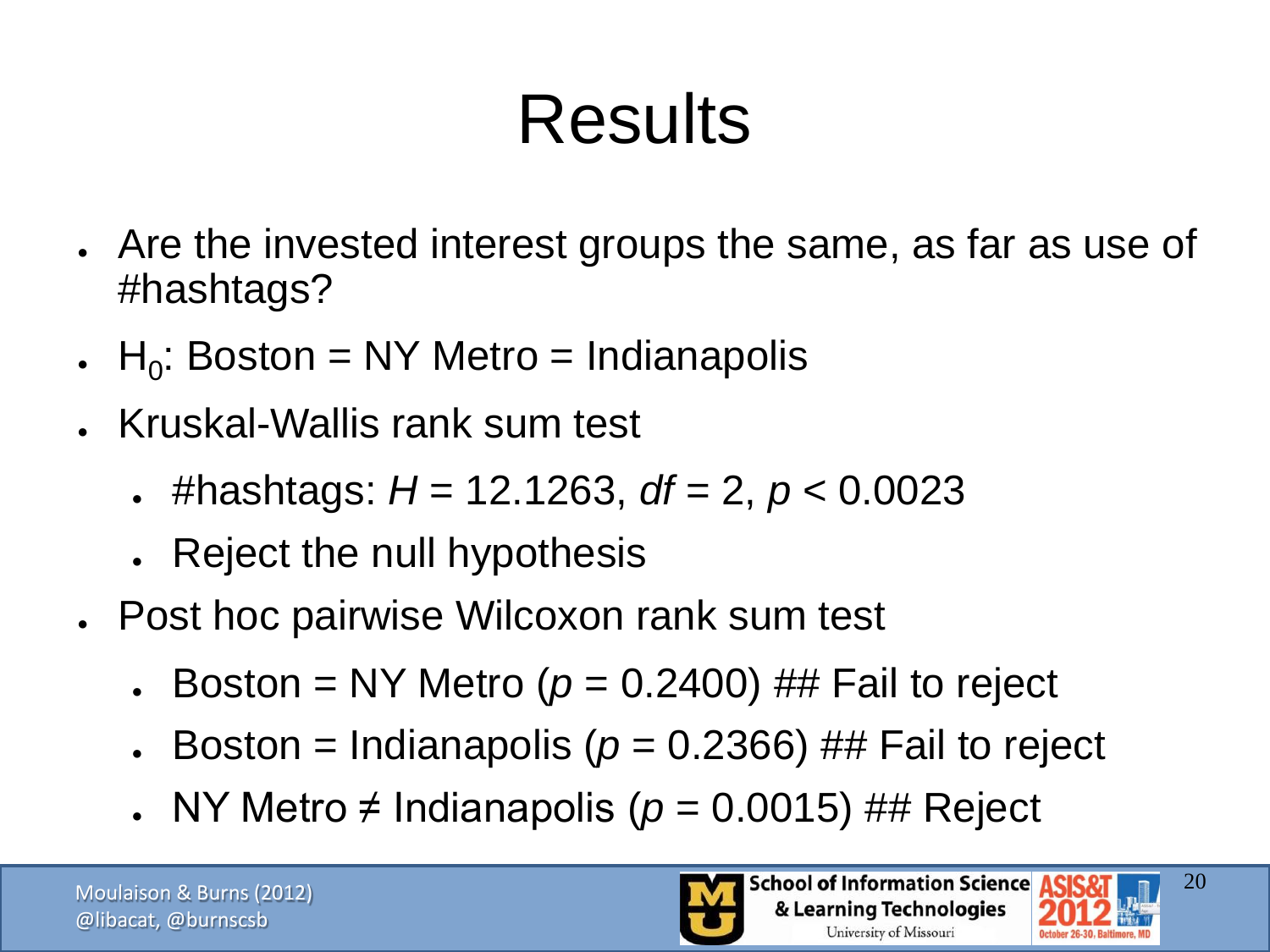- Are the non-invested interest groups the same, as far as use of @mentions?
- $H_0$ : Dallas = Miami = Seattle
- Kruskal-Wallis rank sum test
	- #hashtags:  $H = 8.7802$ ,  $df = 2$ ,  $p < 0.0124$
	- Reject the null hypothesis
- Post hoc pairwise Wilcoxon rank sum test
	- Dallas = Miami ( $p = 0.6952$ ) ## Fail to reject
	- Dallas ≠ Seattle *(*p = 0.0098) ## Reject
	- $\blacksquare$  Miami = Seattle ( $p = 0.2440$ ) ## Fail to reject



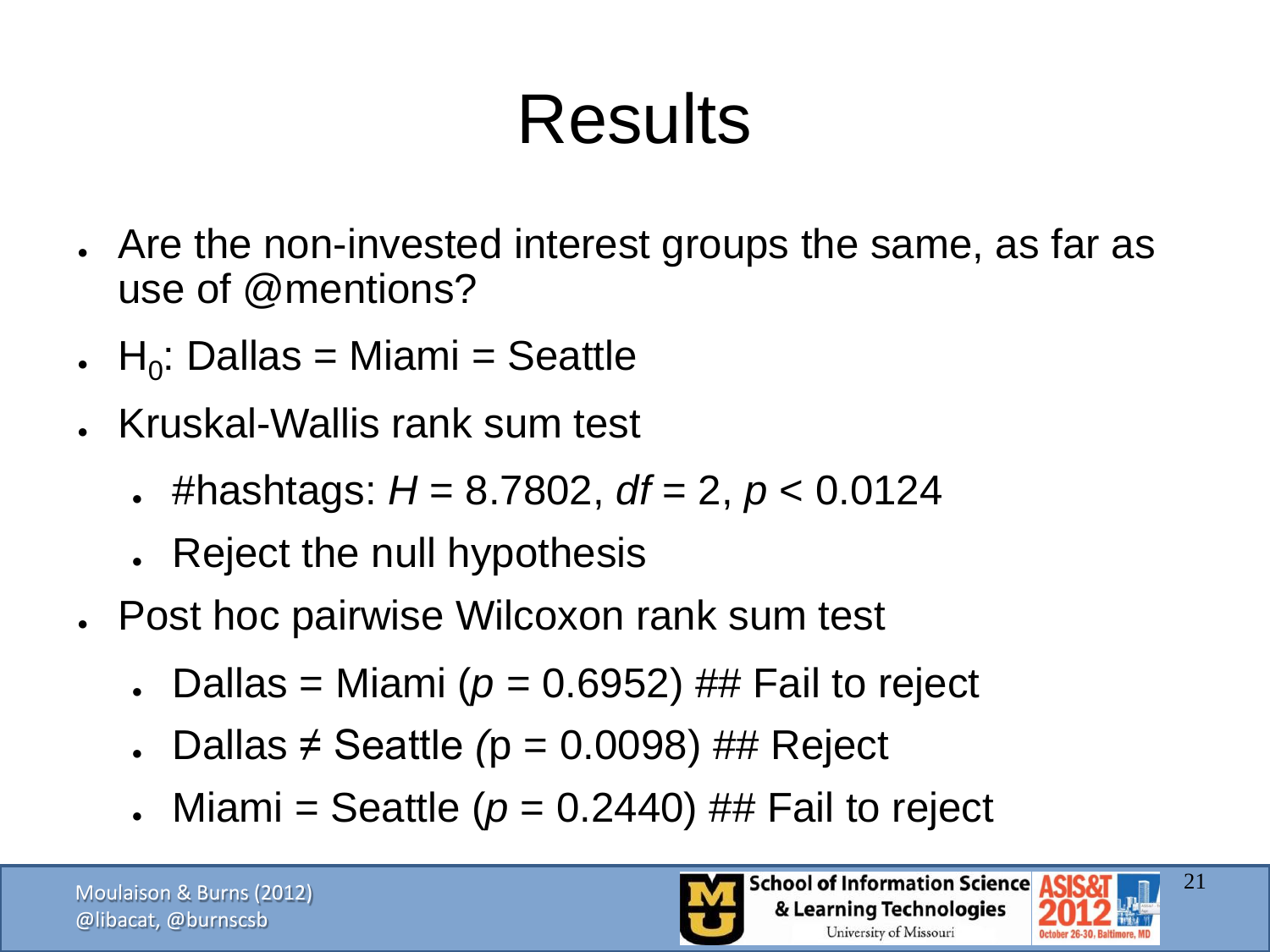- Are the non-invested interest groups the same, as far as use of @hashtags?
- $H_0$ : Dallas = Miami = Seattle
- Kruskal-Wallis rank sum test
	- #hashtags:  $H = 5.1268$ ,  $df = 2$ ,  $p < 0.07704$
	- Fail to reject the null hypothesis.
- Post hoc pairwise Wilcoxon rank sum test
	- Dallas = Miami ( $p = 0.776$ ) ## Fail to reject
	- Dallas = Seattle  $(p = 0.072)$  ## Fail to reject
	- Miami = Seattle ( $p = 0.754$ ) ## Fail to reject



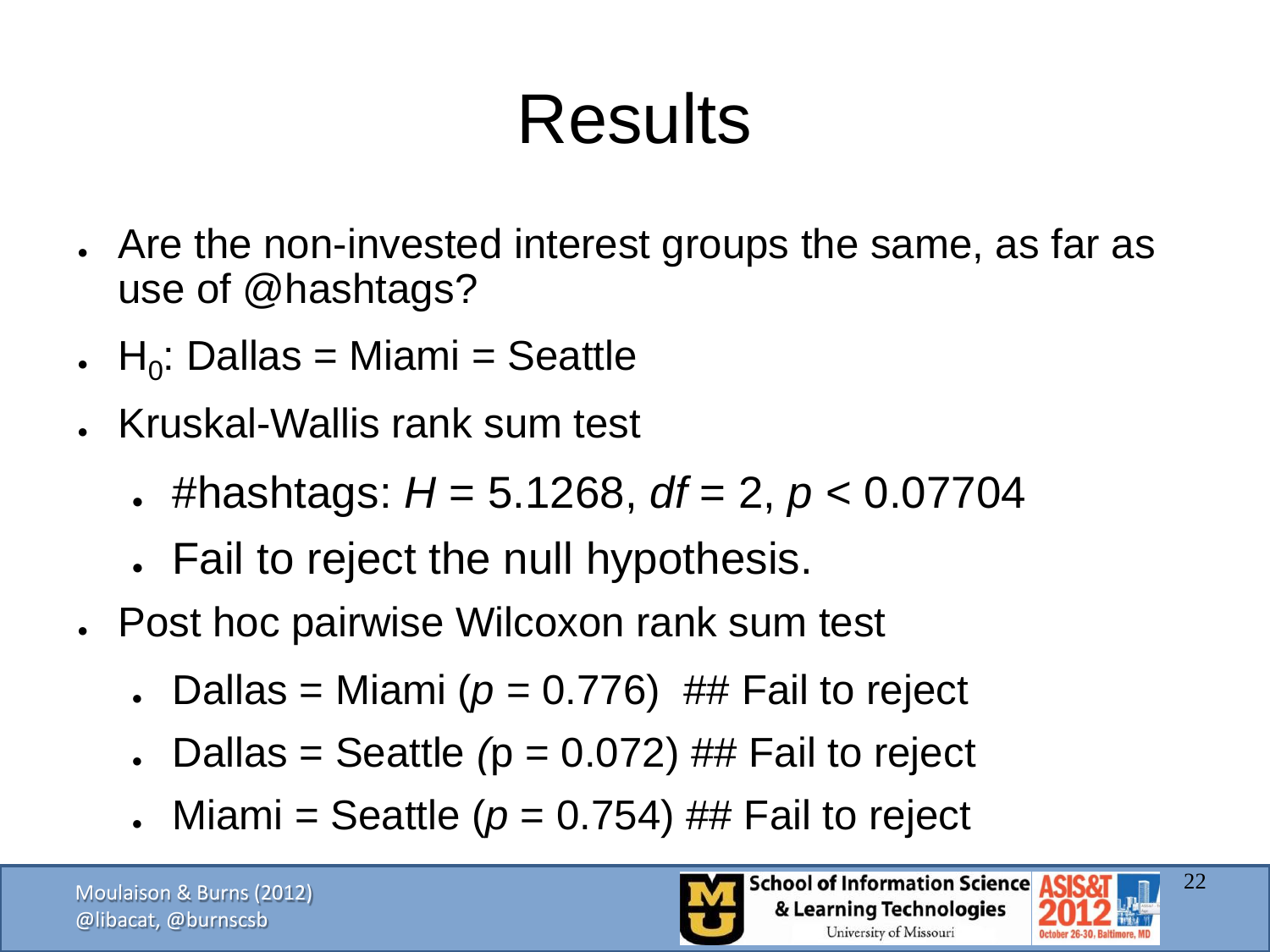- . Is the invested interest group the same as the noninvested interest group, with regards to use of @mentions?
- .  $H_0$ : Invested Interest Group = Non-invested Interest Group
- Wilcoxon rank sum test
	- $\ge Z = 9.9411, p < 0.001, 95\%$  Cls [0.0005, 0.00011]
	- Reject the null hypothesis



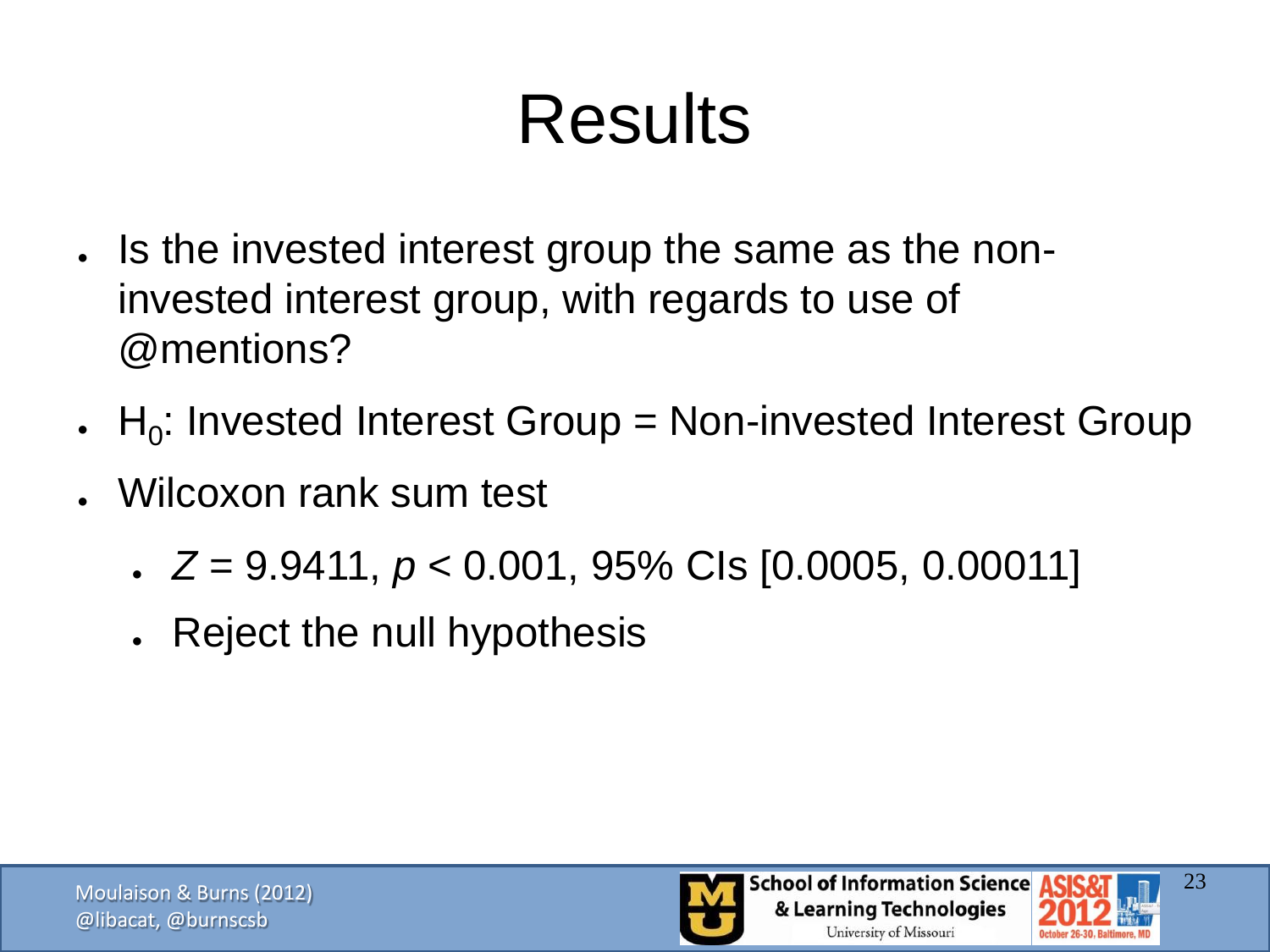- . Is the invested interest group the same as the noninvested interest group, with regards to use of #hashtags?
- .  $H_0$ : Invested Interest Group = Non-invested Interest Group
- Wilcoxon rank sum test
	- *Z* = 11.5831, *p* < 0.001, 95% CIs [0.00004, 0.00009]
	- Reject the null hypothesis



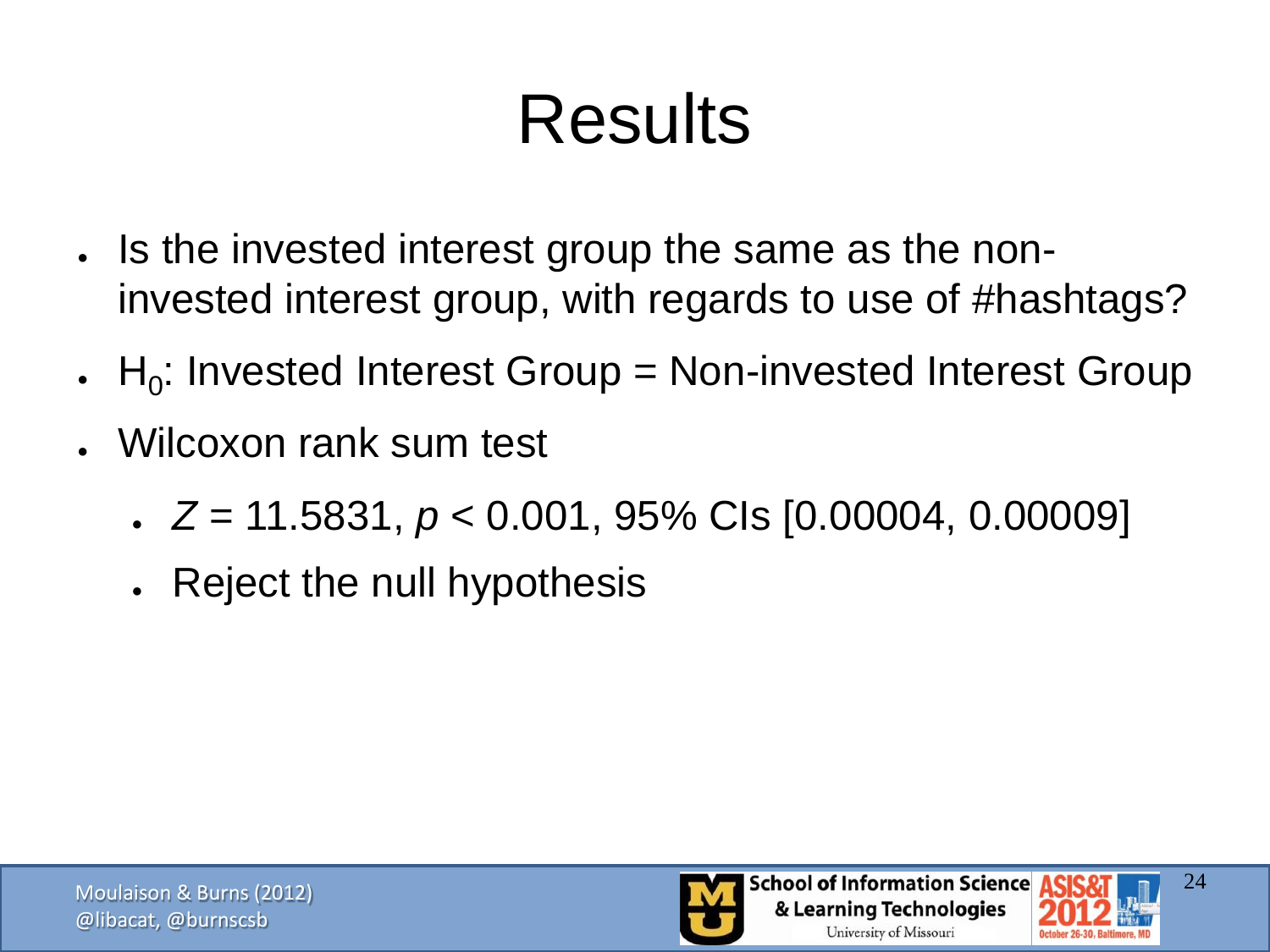| <b>Content of tweets</b>                     | No. | $\%$ |
|----------------------------------------------|-----|------|
| Announce/advertise; Info for others          | 22  | 24%  |
| Express opinion (general likes,<br>dislikes) | 26  | 28%  |
| Commercials (explicit mention of<br>content) | 13  | 14%  |
| Game events (explicit mention of<br>content) | 32  | 35%  |
|                                              | 93  |      |

Content of random sample of #superbowl tweets independent of location.



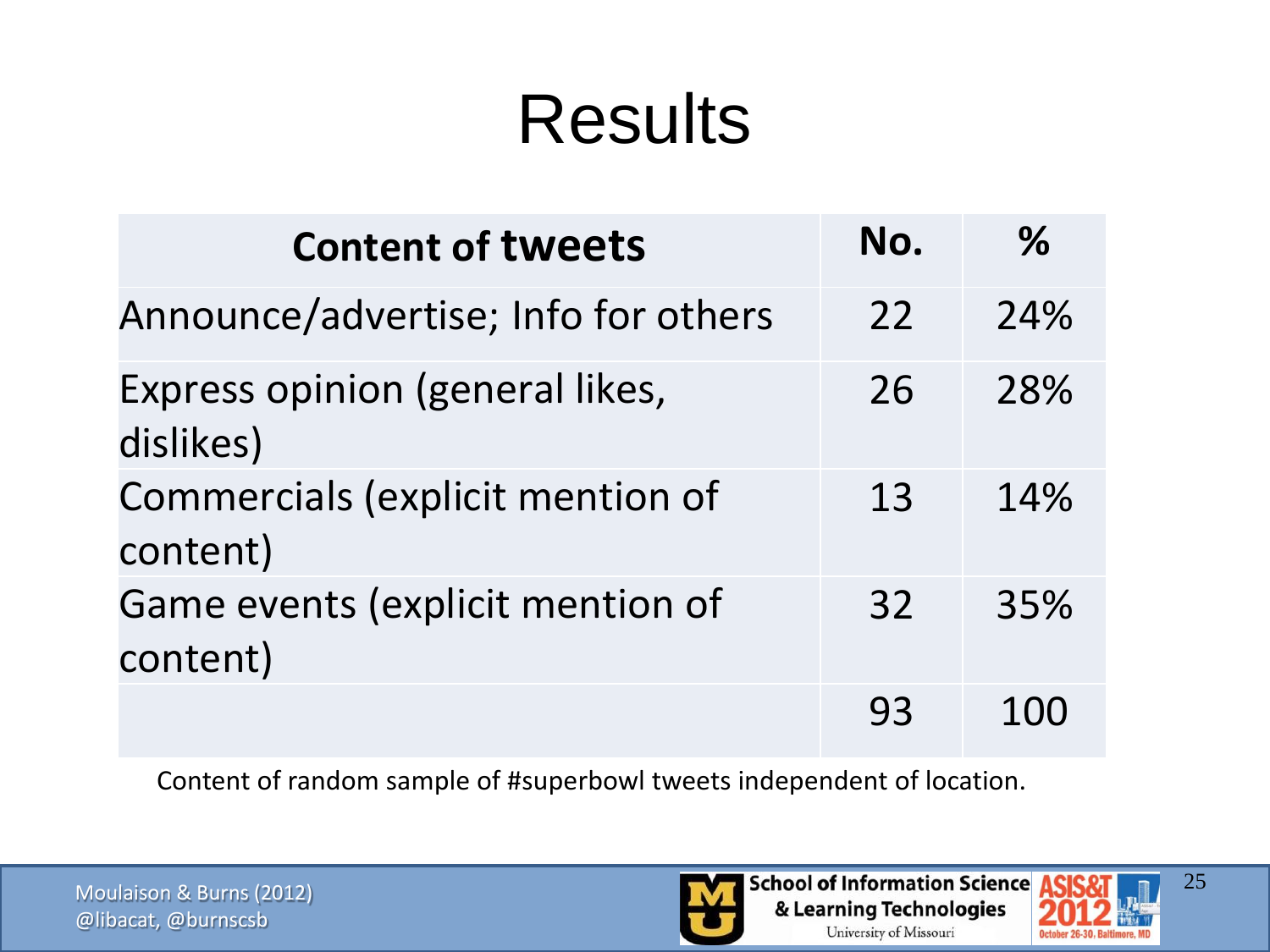| Aboutness of non-#superbowl #hashtags<br>$(n=46)$         | No.            | $\%$ |
|-----------------------------------------------------------|----------------|------|
| Directly concerning the contents of the<br>tweet          | 23             | 50%  |
| Teams (e.g. #Patriots)                                    | 8              | 17%  |
| Affective or conversational (e.g. #Imfao,<br>#JustSaying) | 6              | 13%  |
| Venue other than #superbowl (e.g. #SB46)                  | 3              | 7%   |
| Network (e.g. #NBC)                                       | $\overline{2}$ | 4%   |
| Other (e.g. #IndianapolisChildrensChior)                  | $\overline{2}$ | 4%   |
| Complete sentences (e.g.<br>#DaddysDrinkinCabernet)       | $\overline{2}$ | 4%   |

Moulaison & Burns (2012) @libacat, @burnscsb

**School of Information Science ASIS&** & Learning Technologies University of Missouri



26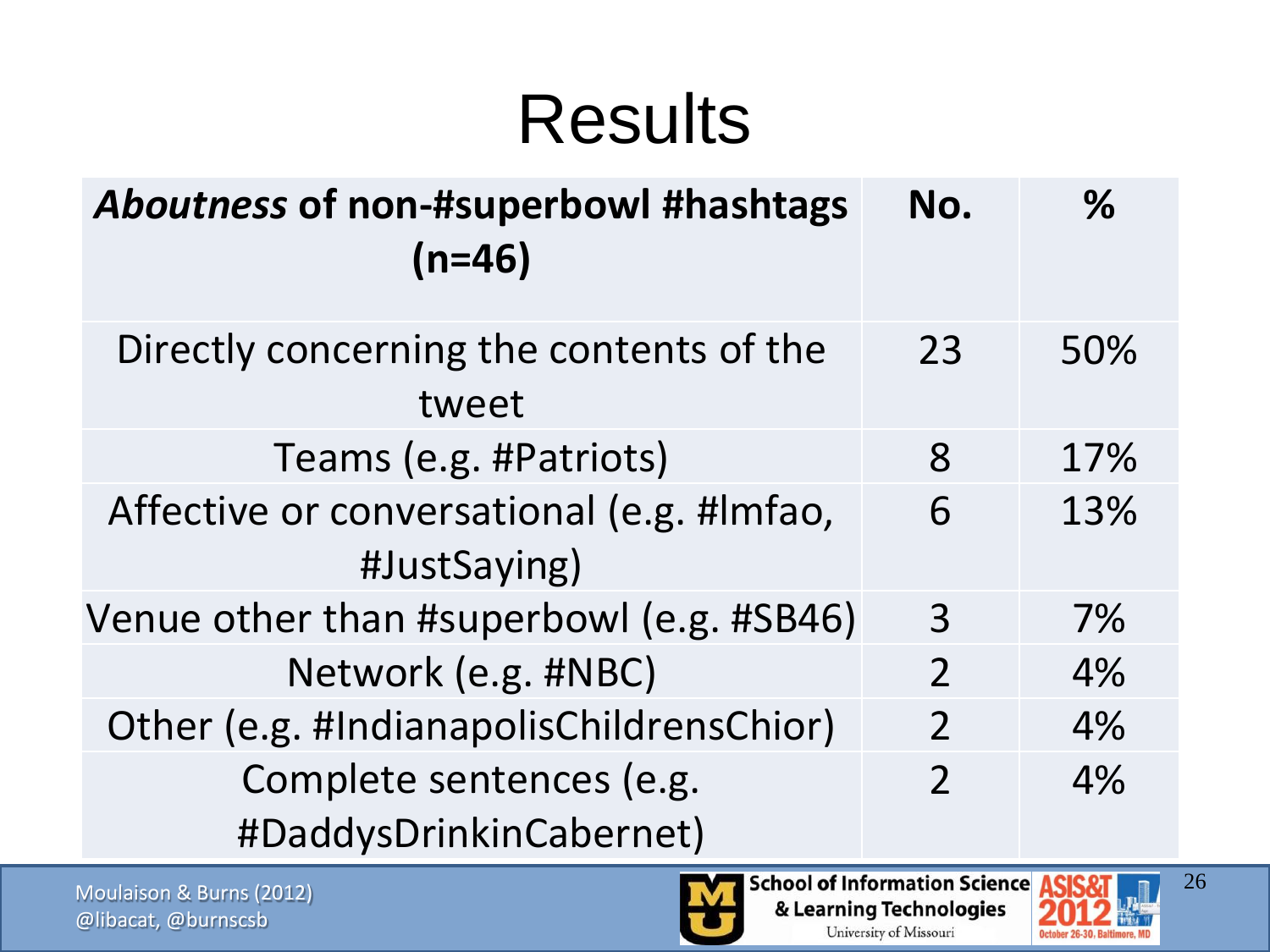| <b>Placement of #hashtags</b>             | No.            | $\%$ |
|-------------------------------------------|----------------|------|
| Beginning of tweet                        | $\overline{4}$ | 3    |
| End of tweet                              | 94             | 68   |
| Between sentences or complete<br>thoughts | $\overline{4}$ | 3    |
| Within tweets as words or sentences       | 36             | 26   |
| Total                                     | 138            | 100  |



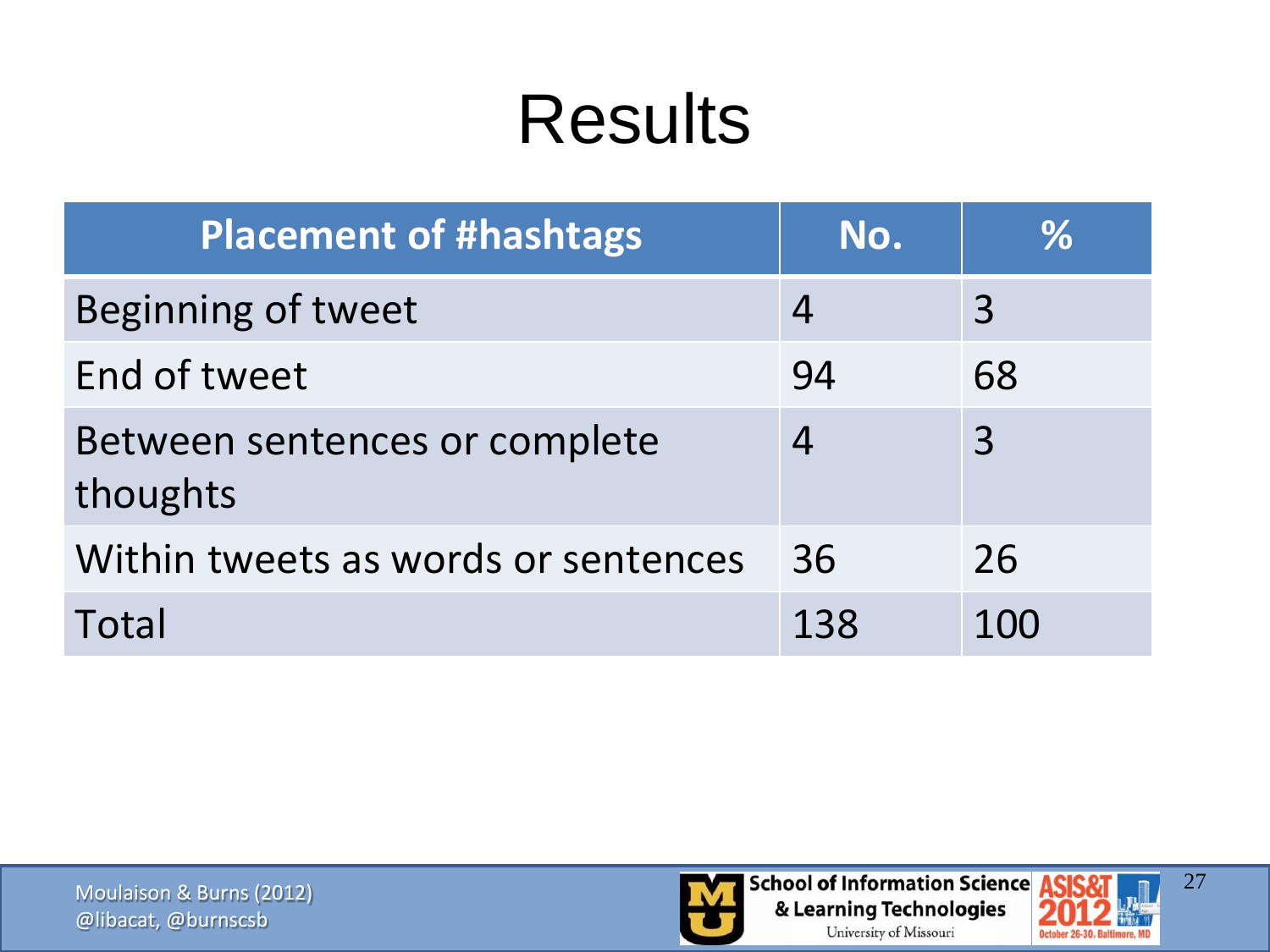### **Discussion**

- We view #hashtags on Twitter as first-order organizational acts rather than firstorder communicative acts.
	- Library and information science has much to offer to the study of #hashtag use.
	- We concede that there is a facilitation of conversation through the use of #hashtags
- In a real-time environment like a nationally televised event, #hashtags use promotes organization.
	- #Hashtags function in a way similar to social tags in traditional social tagging sites like CiteULike, Flickr, and Delicious due to their spontaneous use and creation and their grouping function for *aboutness* and affective topics.
- When deciding on a theoretical framework for analyzing and studying #hashtagged tweets in Twitter, it is necessary to distinguish between the field of organization and communication for choosing a theory.
	- Results in this study imply that the greater the number of Twitter conventions used, the more the tweet should be considered conversation.

Moulaison & Burns (2012) @libacat, @burnscsb



**School of Information Science** & Learning Technologies University of Missouri

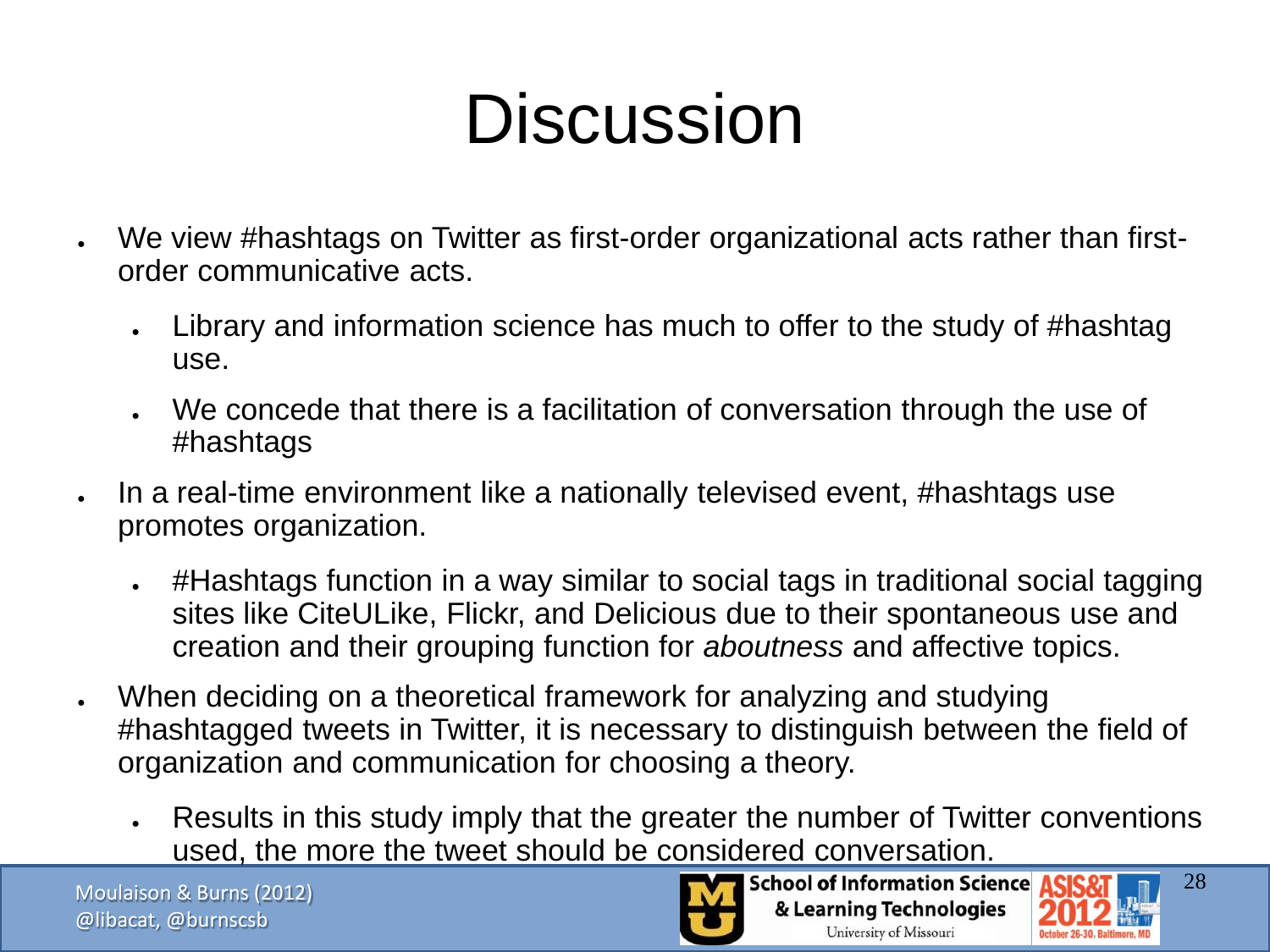### Limitations

- . The Super Bowl is a popular event and therefore the locational, organizational, and conversational aspects of chatterboxing during this event may be more pronounced than in other Twitter studies where certain groups have a non-invested interest in a much less dramatic event and its outcome.
- There is a difference between users' symbolic conventions to organize and communicate on Twitter, and the relationship between these conventions becomes statistically dependent for invested-interest locations in our chatterboxing context
- We, however, make no generalizable, qualitative claims about the use of these two conventions. More understanding about the qualitative differences and uses is needed.



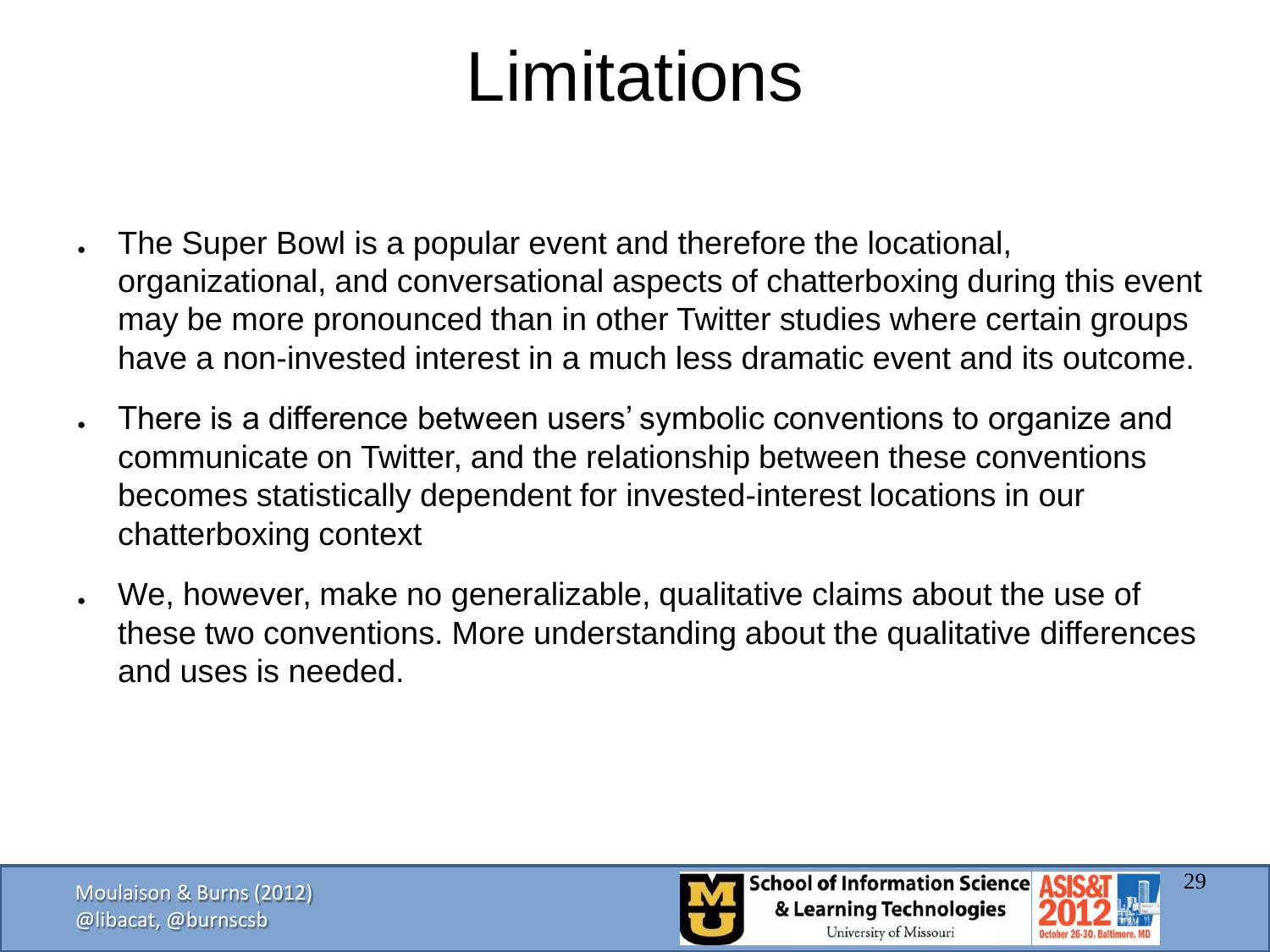# Conclusion

- . Based on the quantitative results of the study, we rejected the notion that #hashtags are identical to @mentions
- Based on the qualitative results, we reject the notion that #hashtags do not provide for the description of tweet *aboutness* in a way that may be similar to social tagging.
- Accordingly, we feel that it is appropriate for researchers to use organization of information theory when analyzing #hashtags in tweets



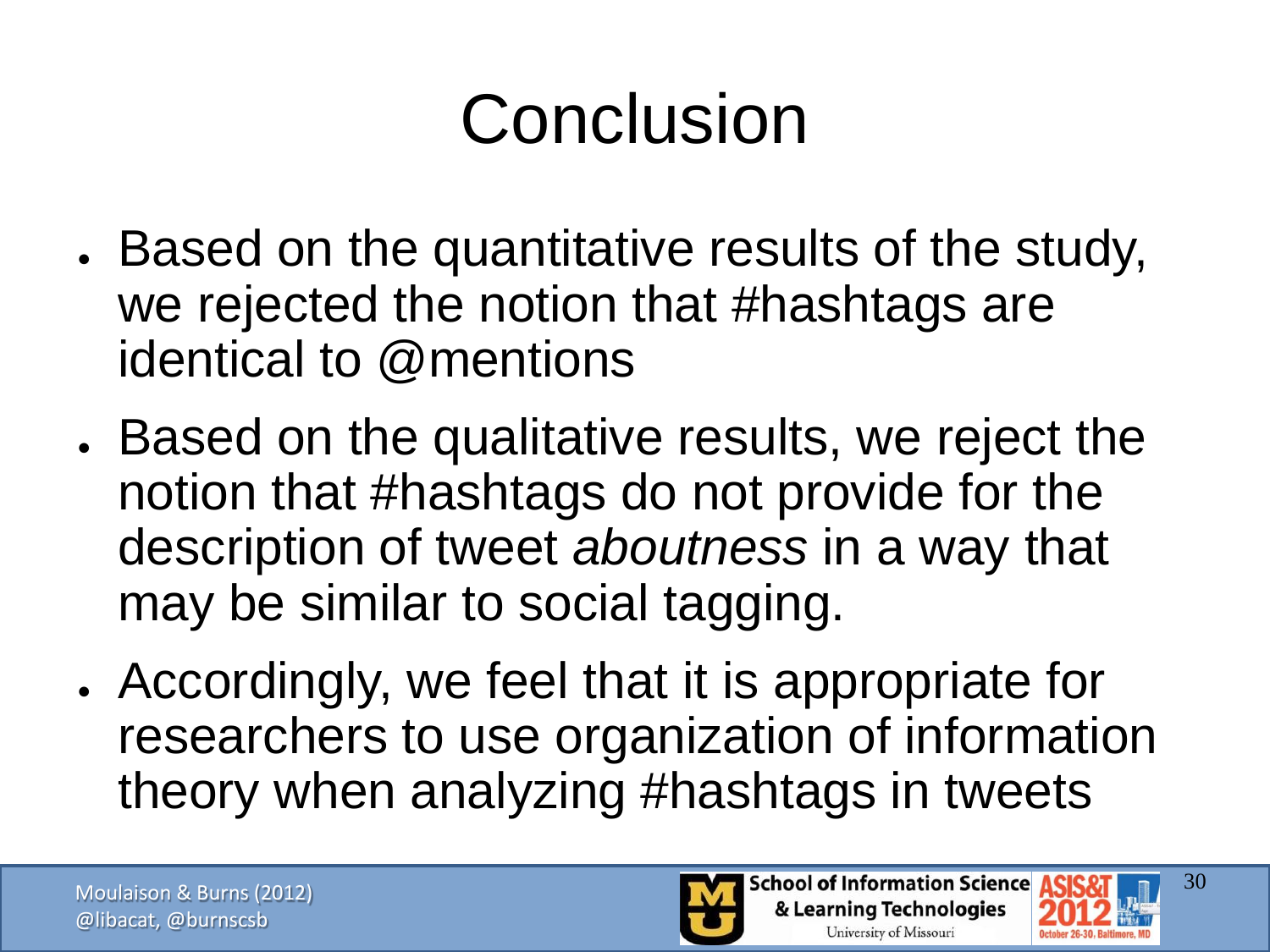### References

BlueFin. (2012, February 6). Super Bowl XLVI: A social TV phenomenon. Retrieved from http://bluefinlabs.com/blog/2012/02/06/super-bowl-xlvi-a-social-tv-phenomenon/

boyd, d., Golder, S., and Lotan, G. (2010). Tweet, tweet, retweet: Conversational aspects of retweeting on Twitter. In *System Sciences (HICSS), 2010 43rd Hawaii International Conference on*, pages 1-10. IEEE.

Conover, W.J. (1980). *Practical nonparametric statistics*. Second edition. New York: John Wiley & Sons.

De Bellis, N. (2009). *Bibliometrics and citation analysis: From the Science Citation Index to cybermetrics*. Lanham, MD: Scarecrow Press.

Dougall, J. (2012, March 15). Social web makes TV viewers 'chatterboxers'. Sky News. Retrieved from http://news.sky.com/home/technology/article/16189017

Efron, M. (2010). Hashtag retrieval in a microblogging environment. In *Proceedings of the 33rd international ACM SIGIR conference on Research and development in information retrieval*, pages 787-788. doi: 10.1145/1835449.1835616

Efron, M. (2011). Information search and retrieval in microblogs. *Journal of the American Society for Information Science and Technology, 62*(6), 996-1008.

Gentry, Jeff. (2012). twitteR: R based Twitter client. R package version 0.99.19. http://CRAN.R-project.org/package=twitteR.

Hjørland, B. (2001). Towards a theory of aboutness, subject, topicality, theme, domain, field, content . . . and relevance. *Journal of the American Society for Information Science and Technology, 52*(9), 774-778. doi: 10.1002/asi.1131

Holm, S. (1979). A simple sequentially rejective multiple test procedure. *Scandinavian Journal of Statistics, 6*(2), 65-70. http://www.jstor.org/stable/4615733

Honeycutt, C. and Herring, S. C. (2009). Beyond microblogging: Conversation and collaboration via twitter. In *System Sciences, 2009. HICSS'09. 42nd Hawaii International Conference on*, pages 1- 10. IEEE.

Huang, J., Thornton, K. M., and Efthimiadis, E. N. (2010). Conversational tagging in twitter. *Proceedings of the 21st ACM conference on Hypertext and hypermedia HT 10*, page 173.

Jackoway, A., Samet, H., and Sankaranarayanan, J. (2011). Identification of live news events using Twitter. In *Proceedings of the 3rd ACM SIGSPATIAL International Workshop on Location-Based Social Networks*, LBSN '11, New York, NY, USA. ACM.

Kafka, P. (2012a). A super social bowl. *All Things Digital.* Retrieved from http://allthingsd.com/20120205/a-super-social-bowl

Kafka, P. (2012b). Twitter while you watch TV? BlueFin labs is watching. *All Things Digital.* Retrieved from http://allthingsd.com/20120124/twitter-while-you-watch-tv-bluefin-labs-is-watching/

Levy, S. (2007, April 29). Twitter: Is brevity the next big thing? *Newsweek.* Retrieved from http://www.thedailybeast.com/newsweek/2007/04/29/twitter-is-brevity-the-next-big-thing.html

Kipp, M.E.I. (2010). Searching with tags: Do tags help users find things? *Proceedings of the American Society for Information Science and Technology, 46*(1). doi:10.1002/meet.2009.14504603406

Moulaison & Burns (2012) Malik, O. (2009). A brief history of Twitter. *GigaOM.com.* Retrieved from http://gigaom.com/2009/02/01/a-brief-with Science Science





Maron, M. E. (1977). On indexing, retrieval and the meaning of about. *Journal of the American Society for* Index 15 Scie**nce, 288 (1889)**